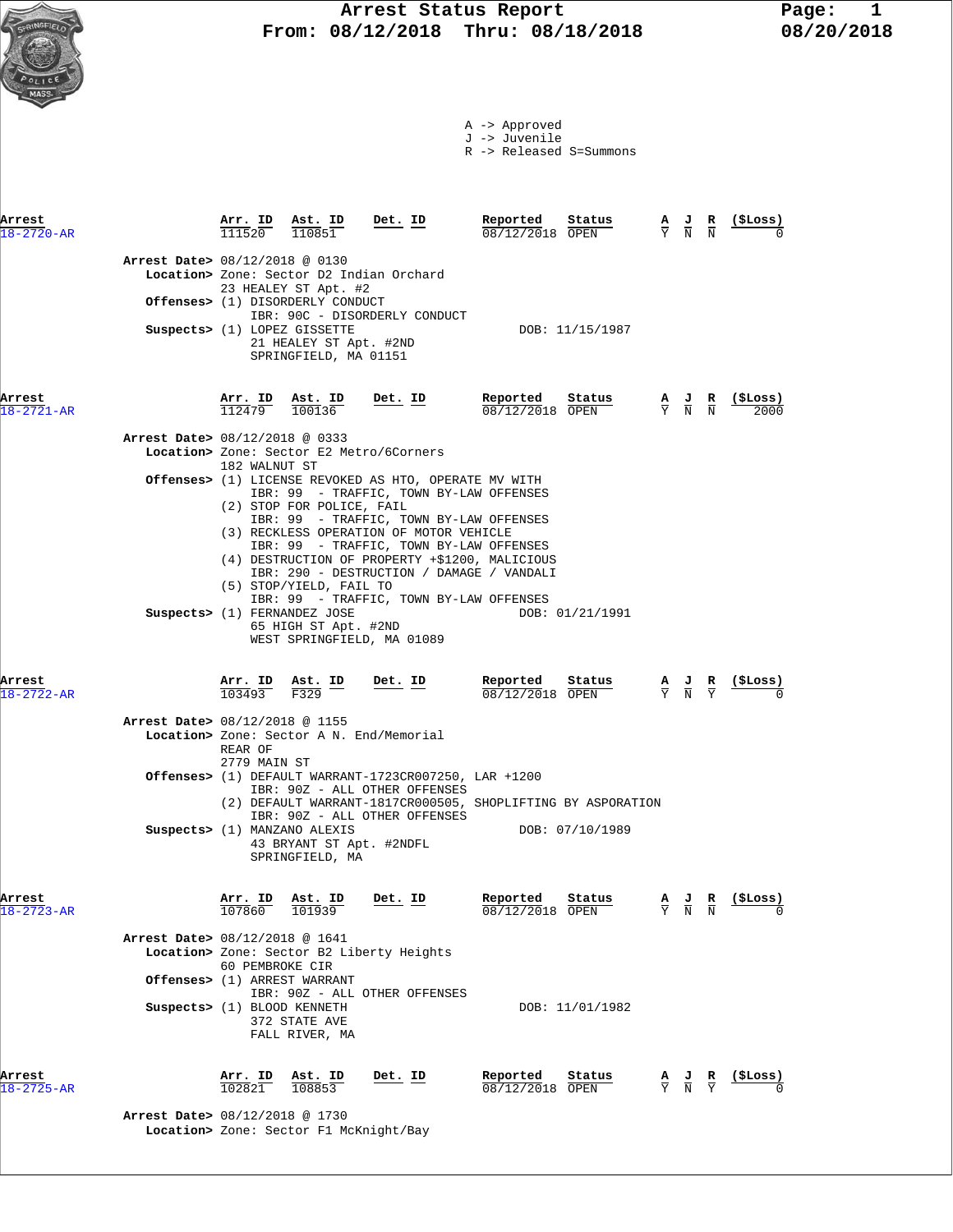# **Arrest Status Report 18/2018** Page: 2<br>18/12/2018 Thru: 08/18/2018 08/20/2018 **From: 08/12/2018 Thru: 08/18/2018**

|                            |                                                                                                                                                                                                                                                                                         |                                                                                | A -> Approved<br>J -> Juvenile<br>R -> Released S=Summons |               |                                                                                                 |          |
|----------------------------|-----------------------------------------------------------------------------------------------------------------------------------------------------------------------------------------------------------------------------------------------------------------------------------------|--------------------------------------------------------------------------------|-----------------------------------------------------------|---------------|-------------------------------------------------------------------------------------------------|----------|
|                            | BURR ST<br><b>Offenses&gt;</b> $(1)$ DW# $1623CR005569$ $(94C$ OFFENSES)<br>IBR: 90Z - ALL OTHER OFFENSES<br>Suspects> (1) PITTS ROBERT D<br>25 GREENE ST<br>SPRINGFIELD, MA 01109-0000                                                                                                 |                                                                                | DOB: 10/26/1963                                           |               |                                                                                                 |          |
| Arrest<br>$18 - 2727 - AR$ | <u>Arr. ID</u><br>Ast. ID<br>$\frac{112505}{112505}$<br>112457                                                                                                                                                                                                                          | Det. ID                                                                        | Reported<br>Status<br>08/12/2018 OPEN                     |               | $\frac{\mathbf{A}}{\mathbf{Y}}$ $\frac{\mathbf{J}}{\mathbf{N}}$ $\frac{\mathbf{R}}{\mathbf{Y}}$ |          |
|                            | Arrest Date> 08/12/2018 @ 1751<br>Location> Zone: Sector B1 Liberty Heights<br>CHESTNUT ST                                                                                                                                                                                              |                                                                                |                                                           |               |                                                                                                 |          |
|                            | <b>Offenses&gt;</b> (1) ASSAULT W/DANGEROUS WEAPON<br>IBR: 13A - AGGRAVATED ASSAULT<br>(2) ROBBERY, ARMED<br>IBR: 120 - ROBBERY<br>(3) DRUG, DISTRIBUTE CLASS B<br>(4) DRUG, DISTRIBUTE CLASS B                                                                                         | IBR: 35A - DRUG / NARCOTIC VIOLATIONS<br>IBR: 35A - DRUG / NARCOTIC VIOLATIONS |                                                           |               |                                                                                                 |          |
|                            | (5) DRUG, DISTRIBUTE CLASS D<br>Suspects> (1) PAGAN NORMAN<br>53 EVERRETTE Apt. #2FL<br>SPRINGFIELD, MA                                                                                                                                                                                 | IBR: 35A - DRUG / NARCOTIC VIOLATIONS                                          | DOB: 07/24/1996                                           |               |                                                                                                 |          |
| Arrest<br>$18 - 2729 - AR$ | Arr. ID<br><u>Ast. ID</u><br>109869                                                                                                                                                                                                                                                     | <u>Det. ID</u>                                                                 | Reported<br>Status<br>08/12/2018 OPEN                     |               | $\frac{A}{Y}$ $\frac{J}{N}$ $\frac{R}{N}$                                                       | (ŞLoss)  |
|                            | Arrest Date> 08/12/2018 @ 2013<br>Location> Zone: Sector A N. End/Memorial<br>DWIGHT ST                                                                                                                                                                                                 |                                                                                |                                                           |               |                                                                                                 |          |
|                            | <b>Offenses&gt;</b> (1) ARREST WARRANT (DOCKET#1817CR001962 SHOPLIFTING)<br>IBR: 90Z - ALL OTHER OFFENSES<br>Suspects> (1) NOGUE JENSEN<br>HOMELESS<br>HOMELESS, MA                                                                                                                     |                                                                                | DOB: 09/11/1986                                           |               |                                                                                                 |          |
| Arrest<br>$18 - 2730 - AR$ | Arr. ID<br>Ast. ID<br>111521<br>111517                                                                                                                                                                                                                                                  | Det. ID                                                                        | Reported<br>Status<br>08/12/2018 OPEN                     |               | ਹ<br>R                                                                                          | (\$Loss) |
|                            | Arrest Date> 08/12/2018 @ 2044<br>Location> Zone: Sector H2 Forest Park/EFP<br>DICKINSON ST<br>Offenses> (1) DRUG, POSSESS CLASS B                                                                                                                                                      | IBR: 35A - DRUG / NARCOTIC VIOLATIONS                                          |                                                           |               |                                                                                                 |          |
|                            | (2) STOP FOR POLICE, FAIL<br>(3) RESIST ARREST<br>IBR: 13B - SIMPLE ASSAULT<br>(4) MOTORIZED SCOOTER VIOLATION<br>IBR: 90Z - ALL OTHER OFFENSES<br>(5) MOTORIZED SCOOTER VIOLATION<br>IBR: 90Z - ALL OTHER OFFENSES<br>(6) MOTORIZED SCOOTER VIOLATION<br>IBR: 90Z - ALL OTHER OFFENSES | IBR: 99 - TRAFFIC, TOWN BY-LAW OFFENSES                                        |                                                           |               |                                                                                                 |          |
|                            | Suspects> (1) MEJIAS-DIAZ CRISTIAN<br>73 KEITH ST<br>SPRINGFIELD, MA                                                                                                                                                                                                                    |                                                                                | DOB: 12/23/1999                                           |               |                                                                                                 |          |
| Arrest<br>$8 - 2731 - AR$  | Arr. ID<br>Ast. ID<br>107940<br>A338                                                                                                                                                                                                                                                    | Det. ID                                                                        | Reported<br>Status<br>08/12/2018 OPEN                     | $\frac{A}{Y}$ | $\frac{\mathbf{J}}{\rm N}$<br>$rac{R}{Y}$                                                       | (\$Loss) |

 **Arrest Date>** 08/12/2018 @ 2101  **Location>** Zone: Sector F1 McKnight/Bay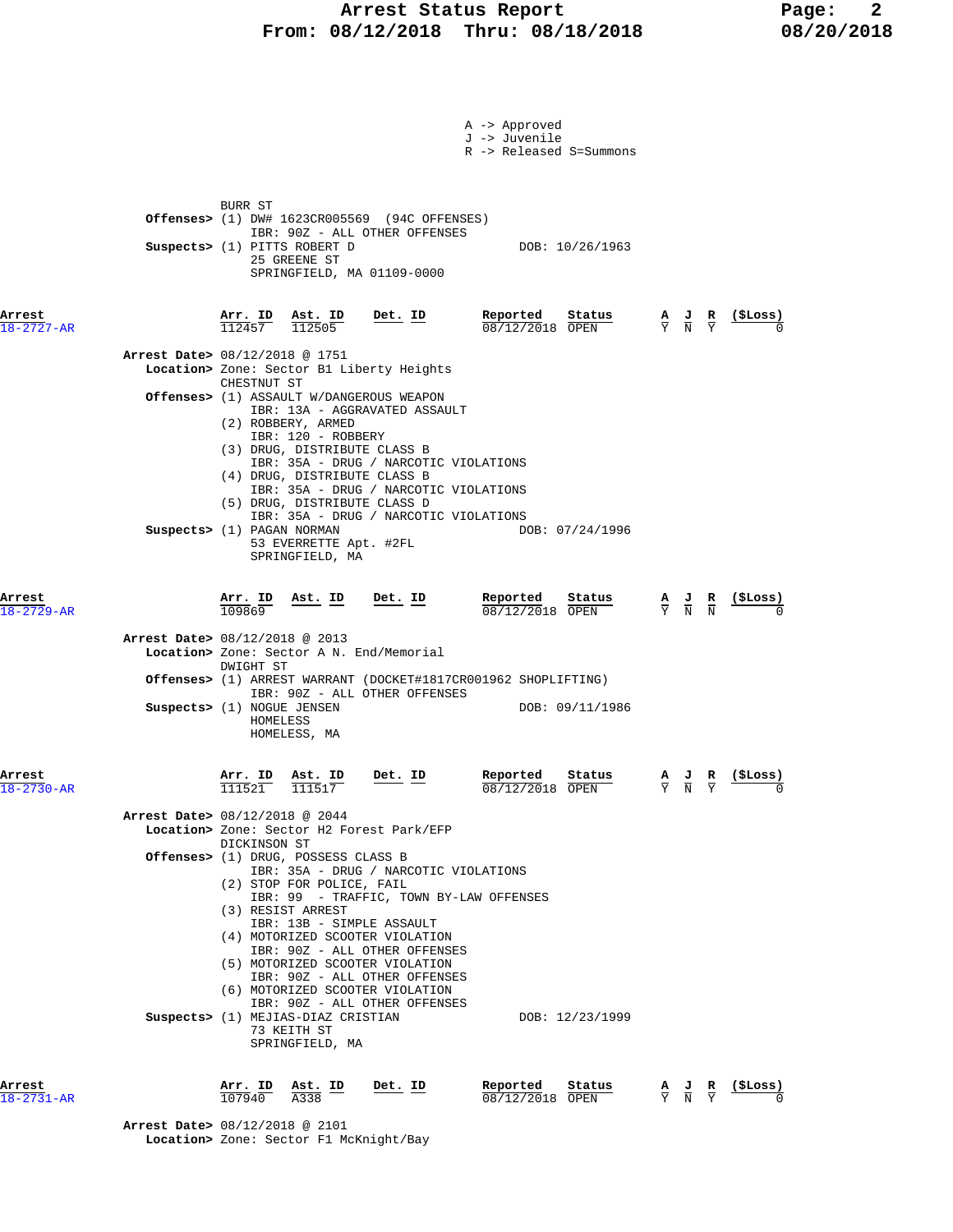## **Arrest Status Report Page: 3 From: 08/12/2018 Thru: 08/18/2018 08/20/2018**

|                            |                                                                                                                                                                                                                | A -> Approved<br>J -> Juvenile<br>R -> Released S=Summons |                                                                                                                               |
|----------------------------|----------------------------------------------------------------------------------------------------------------------------------------------------------------------------------------------------------------|-----------------------------------------------------------|-------------------------------------------------------------------------------------------------------------------------------|
|                            | STATE ST<br>Offenses> (1) DEFAULT WARRANT DOCKET #1444CR000542-SHOPLIFTING BY ASPORATION<br>IBR: 90Z - ALL OTHER OFFENSES<br>Suspects> (1) CROSS ZACHARY<br>141 EDBERT ST<br>CHICOPEE, MA                      | DOB: 09/20/1995                                           |                                                                                                                               |
| Arrest<br>$18 - 2732 - AR$ | <b>Arr. ID</b> Ast. ID Det. ID Reported Status A J R<br>108853 100136 <b>Det. ID</b> Reported Status A J R                                                                                                     | $08/12/2018$ OPEN                                         | ( <b>SLoss</b> )                                                                                                              |
|                            | Arrest Date> 08/12/2018 @ 2100<br>Location> Zone: Sector F1 McKnight/Bay<br>STATE ST                                                                                                                           |                                                           |                                                                                                                               |
|                            | Offenses> (1) LICENSE SUSPENDED, OP MV WITH<br>IBR: 99 - TRAFFIC, TOWN BY-LAW OFFENSES<br>(2) LIGHTS VIOLATION, MV                                                                                             |                                                           |                                                                                                                               |
|                            | IBR: 99 - TRAFFIC, TOWN BY-LAW OFFENSES<br>Suspects> (1) PURINTON RANDY SCOTT II<br>137 MAIN ST Apt. #2FLR<br>WESTFIELD, MA 01085                                                                              | DOB: 10/16/1992                                           |                                                                                                                               |
| Arrest<br>$18 - 2736 - AR$ | $\frac{\texttt{Arr.}}{\texttt{M467}}$ ID $\frac{\texttt{Ast.}}{\texttt{B497}}$ Bet. ID $\frac{\texttt{Reported}}{\texttt{08/13/2018}}$ Status                                                                  | Status                                                    | $\frac{A}{Y}$ $\frac{J}{N}$ $\frac{R}{Y}$ $\frac{($Loss)}{0}$                                                                 |
|                            | Arrest Date> 08/13/2018 @ 0646<br>Location> Zone: Sector B1 Liberty Heights<br>312 LIBERTY ST Apt. #3                                                                                                          |                                                           |                                                                                                                               |
|                            | Offenses> (1) ARREST WARRANT #1817CR002072 B&E DAYTIME<br>IBR: 90Z - ALL OTHER OFFENSES<br>(2) DEFAULT WARRANT 1764CR002590 UNLICENSED OPER MV                                                                 |                                                           |                                                                                                                               |
|                            | IBR: 90Z - ALL OTHER OFFENSES<br>Suspects> (1) ROSADO EDWIN<br>312 LIBERTY ST Apt. #3RD F<br>SPRINGFIELD, MA                                                                                                   | DOB: 07/24/1991                                           |                                                                                                                               |
| Arrest<br>$18 - 2738 - AR$ | $\frac{\texttt{Arr. ID}}{112452}$ $\frac{\texttt{Ast. ID}}{K495}$ Det. ID                                                                                                                                      | Reported<br>Status<br>08/13/2018 OPEN                     | $\frac{1}{2}$<br>$\frac{\mathbf{A}}{\mathbf{Y}}$ $\frac{\mathbf{J}}{\mathbf{N}}$ $\frac{\mathbf{R}}{\mathbf{Y}}$              |
|                            | Arrest Date> 08/13/2018 @ 1653<br>Location> Zone: Sector E2 Metro/6Corners<br>130 PEARL ST                                                                                                                     |                                                           |                                                                                                                               |
|                            | Offenses> (1) DISORDERLY CONDUCT<br>IBR: 90C - DISORDERLY CONDUCT<br>(2) WITNESS, INTIMIDATE<br>IBR: 13C - INTIMIDATION<br>(3) THREAT TO COMMIT CRIME<br>IBR: 13C - INTIMIDATION<br>(4) THREAT TO COMMIT CRIME |                                                           |                                                                                                                               |
|                            | IBR: 13C - INTIMIDATION<br>Suspects> (1) VASQUEZ JULIO CEASAR<br>142 BAY ST<br>SPRINGFIELD, MA                                                                                                                 | DOB: 09/13/1963                                           |                                                                                                                               |
| Arrest<br>$18 - 2739 - AR$ | $\frac{\text{Arr.}}{107942}$ $\frac{\text{dst.}}{100136}$<br><u>Det. ID</u>                                                                                                                                    | Reported<br>Status<br>08/13/2018 OPEN                     | $\frac{(\text{SLoss})}{0}$<br>$\frac{\mathbf{A}}{\mathbf{Y}}$ $\frac{\mathbf{J}}{\mathbf{N}}$ $\frac{\mathbf{R}}{\mathbf{Y}}$ |
|                            | Arrest Date> 08/13/2018 @ 1719<br>Location> Zone: Sector F2 Old&Upper Hill<br>WILBRAHAM RD                                                                                                                     |                                                           |                                                                                                                               |
|                            | <b>Offenses&gt;</b> (1) DEFAULT WARRANT SPFLD DIST #1523CR004268<br>IBR: 90Z - ALL OTHER OFFENSES<br>(2) ARREST WARRANT SPFLD DIST #1723CR006364                                                               |                                                           |                                                                                                                               |
|                            | IBR: 90Z - ALL OTHER OFFENSES<br>Suspects> (1) ROSARIO JONATHAN<br>192 COLLEGE ST Apt. #2ND                                                                                                                    | DOB: 12/24/1990                                           |                                                                                                                               |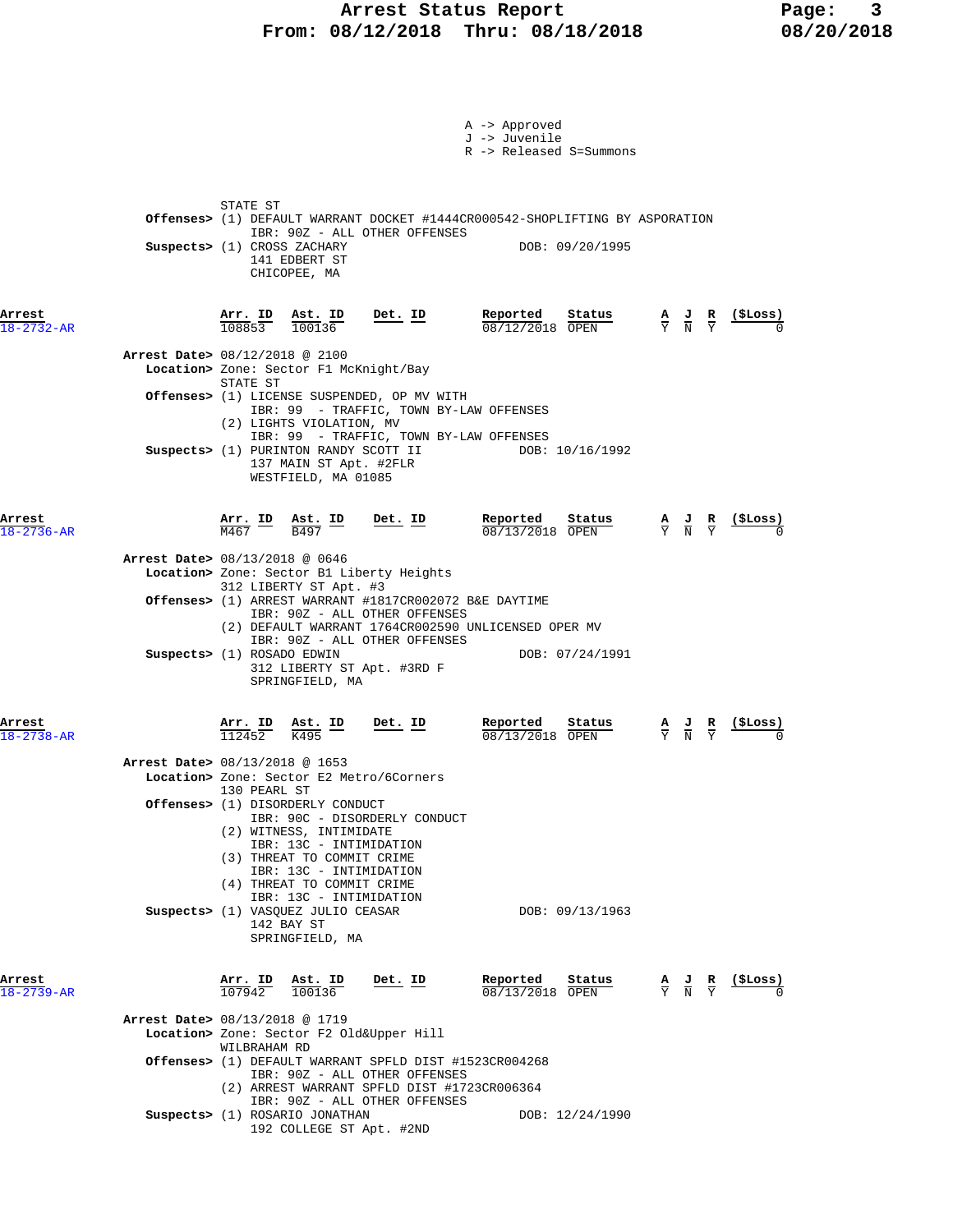# **Arrest Status Report 18/2018** Page: 4<br>18/12/2018 Thru: 08/18/2018 08/20/2018 **From: 08/12/2018 Thru: 08/18/2018**

- A -> Approved J -> Juvenile
- R -> Released S=Summons

SPRINGFIELD, MA 01109

| Arrest<br>$18 - 2740 - AR$               | <u>Arr. ID</u>           | Ast. ID                                                                             | $Det$ . ID                                                                                                                                                                                                                                                                                                                                                     | Reported<br>08/13/2018 OPEN | Status          | $\frac{A}{Y}$ $\frac{J}{N}$                                                                     |                                                                                                 | (ŞLoss) |
|------------------------------------------|--------------------------|-------------------------------------------------------------------------------------|----------------------------------------------------------------------------------------------------------------------------------------------------------------------------------------------------------------------------------------------------------------------------------------------------------------------------------------------------------------|-----------------------------|-----------------|-------------------------------------------------------------------------------------------------|-------------------------------------------------------------------------------------------------|---------|
| Arrest Date> 08/13/2018 @ 1820           | MAIN ST                  | Offenses> (1) ARREST WARRANT                                                        | Location> Zone: Sector E1 Metro/South End                                                                                                                                                                                                                                                                                                                      |                             |                 |                                                                                                 |                                                                                                 |         |
| Suspects> (1) ORTIZ IDAELIS              |                          | SPRINGFIELD, MA                                                                     | IBR: 90Z - ALL OTHER OFFENSES<br>110 GENESEE ST Apt. #2NDFL                                                                                                                                                                                                                                                                                                    |                             | DOB: 01/07/1999 |                                                                                                 |                                                                                                 |         |
| Arrest<br>$18 - 2742 - AR$               | Arr. ID<br>51390         | $\frac{\text{Ast. ID}}{\text{2000}}$<br>C802                                        | Det. ID                                                                                                                                                                                                                                                                                                                                                        | Reported<br>08/13/2018 OPEN | Status          |                                                                                                 | $\frac{\mathbf{A}}{\mathbf{Y}}$ $\frac{\mathbf{J}}{\mathbf{N}}$ $\frac{\mathbf{R}}{\mathbf{Y}}$ |         |
| Arrest Date> 08/13/2018 @ 1925           | 37 QUEEN ST              |                                                                                     | Location> Zone: Sector F2 Old&Upper Hill                                                                                                                                                                                                                                                                                                                       |                             |                 |                                                                                                 |                                                                                                 |         |
|                                          |                          |                                                                                     | Offenses> (1) FIREARM ON WAY, CARRY LOADED LARGE CAPACITY<br>IBR: 520 - WEAPON LAW VIOLATIONS<br>(2) Whoever violate paragraph (a) or (c) by means of a loaded firearm<br>IBR: 520 - WEAPON LAW VIOLATIONS<br>(3) BREACH OF PEACE WHILE ARMED<br>IBR: 90C - DISORDERLY CONDUCT<br>(4) FIREARM, STORE IMPROP LARGE CAPACITY<br>IBR: 520 - WEAPON LAW VIOLATIONS |                             |                 |                                                                                                 |                                                                                                 |         |
| Suspects> (1) VARGAS JOSE                |                          | 103 PEARL ST Apt. #204<br>SPRINGFIELD, MA                                           | (5) RECEIVE STOLEN PROPERTY -\$1200<br>IBR: 280 - STOLEN PROPERTY OFFENSES                                                                                                                                                                                                                                                                                     |                             | DOB: 12/26/1985 |                                                                                                 |                                                                                                 |         |
| Arrest<br>$18 - 2743 - AR$               | <u>Arr.</u> ID<br>112447 | Ast. ID<br>112448                                                                   | <u>Det. ID</u>                                                                                                                                                                                                                                                                                                                                                 | Reported<br>08/14/2018 OPEN | Status          | $\frac{\mathbf{A}}{\mathbf{Y}}$ $\frac{\mathbf{J}}{\mathbf{N}}$ $\frac{\mathbf{R}}{\mathbf{Y}}$ |                                                                                                 | (ŞLoss) |
| <b>Arrest Date&gt; 08/14/2018 @ 0046</b> | 91S ON RAMP              |                                                                                     | Location> Zone: Sector A N. End/Memorial                                                                                                                                                                                                                                                                                                                       |                             |                 |                                                                                                 |                                                                                                 |         |
|                                          | WEST ST                  | <b>Offenses&gt;</b> (1) NUMBER PLATE VIOLATION                                      | IBR: 99 - TRAFFIC, TOWN BY-LAW OFFENSES                                                                                                                                                                                                                                                                                                                        |                             |                 |                                                                                                 |                                                                                                 |         |
|                                          |                          | Suspects> (1) MIRANDA-GONZALEZ LUIS<br>275 CHESTNUT ST Apt. #602<br>SPRINGFIELD, MA | $(2)$ FIREARM WITHOUT LICENSE, CARRY LOADED c269/10(a) & (n)<br>IBR: 520 - WEAPON LAW VIOLATIONS<br>(3) RECEIVE STOLEN PROPERTY -\$1200<br>IBR: 280 - STOLEN PROPERTY OFFENSES                                                                                                                                                                                 |                             | DOB: 03/01/1992 |                                                                                                 |                                                                                                 |         |
| Arrest<br>$18 - 2746 - AR$               | Arr. ID                  | Ast. ID<br><b>B497</b>                                                              | Det. ID                                                                                                                                                                                                                                                                                                                                                        | Reported<br>08/14/2018 OPEN | Status          | $\frac{A}{Y}$ $\frac{J}{N}$                                                                     | к                                                                                               | (SLoss) |
| Arrest Date> 08/14/2018 @ 0910           |                          |                                                                                     | Location> Zone: Sector F2 Old&Upper Hill                                                                                                                                                                                                                                                                                                                       |                             |                 |                                                                                                 |                                                                                                 |         |
|                                          |                          | 49 NORTHAMPTON AVE                                                                  | Offenses> (1) DEFAULT WARRANT 1723CR002687 VIOL OF 209A<br>IBR: 90Z - ALL OTHER OFFENSES<br>(2) DEFAULT WARRANT 1817CR001357 OPER MV WITH SUSP LIC<br>IBR: 90Z - ALL OTHER OFFENSES<br>(3) LICENSE SUSPENDED, OP MV WITH<br>IBR: 99 - TRAFFIC, TOWN BY-LAW OFFENSES<br>(4) UNREGISTERED MOTOR VEHICLE<br>IBR: 99 - TRAFFIC, TOWN BY-LAW OFFENSES               |                             |                 |                                                                                                 |                                                                                                 |         |

(5) UNINSURED MOTOR VEHICLE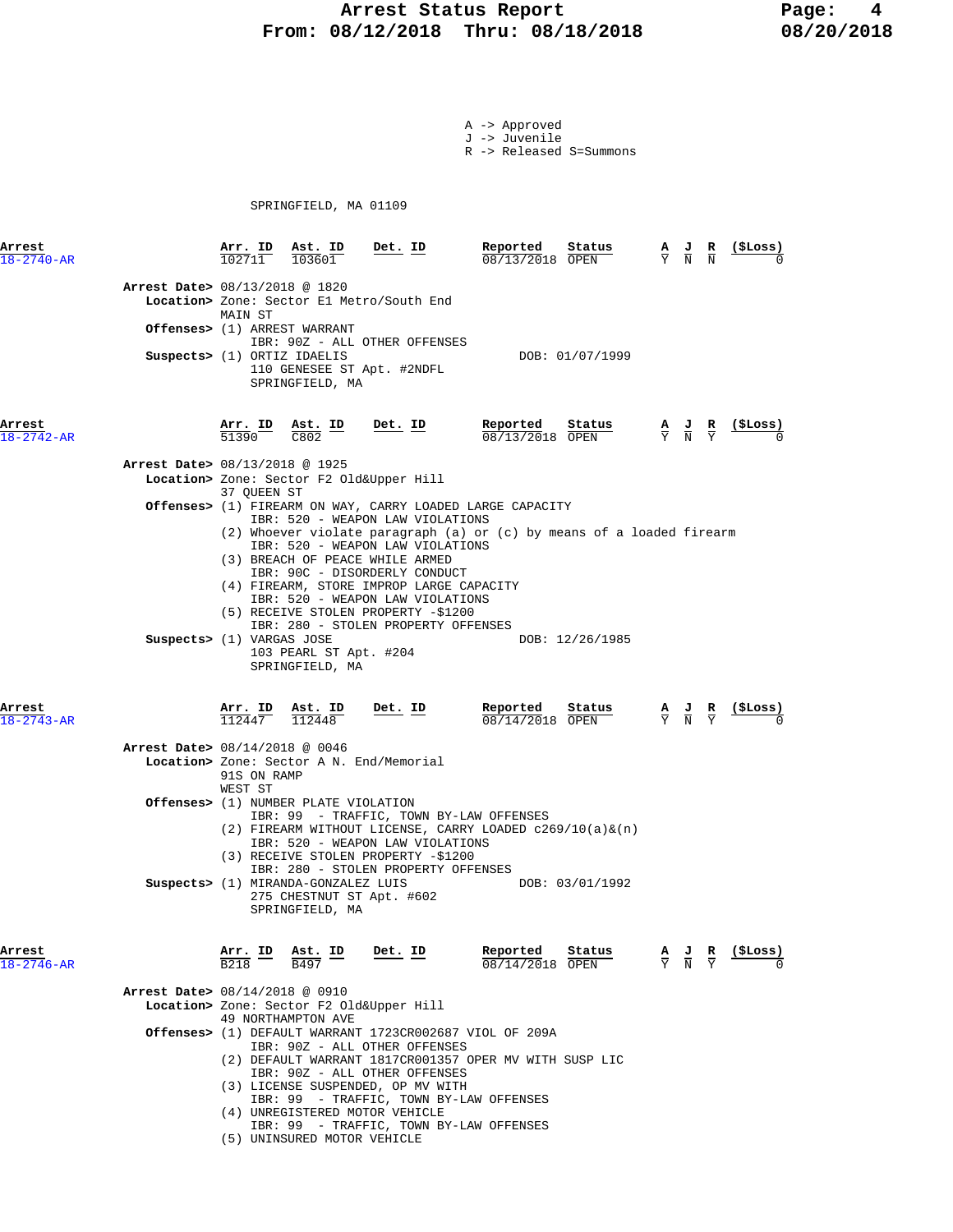# **Arrest Status Report** Page: 5<br>08/12/2018 Thru: 08/18/2018 08/20/2018  **From: 08/12/2018 Thru: 08/18/2018 08/20/2018**

|                            |                                |                          |                                                                                                |                                                                            | A -> Approved<br>J -> Juvenile<br>R -> Released S=Summons                                                                                                                       |                 |                                                                                                 |               |            |
|----------------------------|--------------------------------|--------------------------|------------------------------------------------------------------------------------------------|----------------------------------------------------------------------------|---------------------------------------------------------------------------------------------------------------------------------------------------------------------------------|-----------------|-------------------------------------------------------------------------------------------------|---------------|------------|
|                            |                                |                          | Suspects> (1) COLON JOSE ANGEL JR<br>21 RUTLAND ST<br>SPRINGFIELD, MA                          |                                                                            | IBR: 99 - TRAFFIC, TOWN BY-LAW OFFENSES                                                                                                                                         | DOB: 09/09/1988 |                                                                                                 |               |            |
| Arrest<br>$18 - 2748 - AR$ |                                | Arr. ID<br>112459        | Ast. ID<br>102711                                                                              | Det. ID                                                                    | Reported<br>$08/14/2018$ OPEN                                                                                                                                                   | Status          | $\frac{A}{Y}$ $\frac{J}{N}$ $\frac{R}{Y}$                                                       |               | (ŞLoss)    |
|                            | Arrest Date> 08/14/2018 @ 1703 | DWIGHT ST                |                                                                                                | Location> Zone: Sector A N. End/Memorial                                   |                                                                                                                                                                                 |                 |                                                                                                 |               |            |
|                            |                                |                          |                                                                                                | IBR: 90Z - ALL OTHER OFFENSES                                              | <b>Offenses&gt;</b> (1) DEFAULT WARRANT (SPRINGFIELD DISTRICT DOCKET#1679CR00508)                                                                                               |                 |                                                                                                 |               |            |
|                            |                                |                          | (4) INSPECTION/STICKER, NO<br>Suspects> (1) RAMIREZ ALBERTO<br>14 BEAUCHAMP<br>SPRINGFIELD, MA | (3) LARCENY OVER \$1200 BY SINGLE SCHEME                                   | (2) LICENSE SUSPENDED, OP MV WITH, SUBSQ.OFF<br>IBR: 99 - TRAFFIC, TOWN BY-LAW OFFENSES<br>IBR: 26A - FALSE PRETENSES / SWINDLE / CO<br>IBR: 99 - TRAFFIC, TOWN BY-LAW OFFENSES | DOB: 05/19/1985 |                                                                                                 |               |            |
| Arrest<br>$18 - 2749 - AR$ |                                | <u>Arr. ID</u><br>112459 | $\frac{\texttt{Ast. ID}}{102711}$                                                              | Det. ID                                                                    | Reported<br>08/14/2018 OPEN                                                                                                                                                     | Status          | $\frac{A}{Y}$ $\frac{J}{N}$                                                                     | $\frac{R}{Y}$ | $(5$ Loss) |
|                            | Arrest Date> 08/14/2018 @ 1803 |                          |                                                                                                | Location> Zone: Sector I2 16Acr/Outer Bel                                  |                                                                                                                                                                                 |                 |                                                                                                 |               |            |
|                            |                                | 15 JORDAN ST             | Suspects> (1) AGUIAR YALIBER                                                                   | Offenses> (1) LARCENY OVER \$1200 BY SINGLE SCHEME                         | IBR: 26A - FALSE PRETENSES / SWINDLE / CO                                                                                                                                       | DOB: 05/13/1992 |                                                                                                 |               |            |
|                            |                                |                          | 24 SORRENTO ST<br>SPRINGFIELD, MA                                                              |                                                                            |                                                                                                                                                                                 |                 |                                                                                                 |               |            |
| Arrest<br>$18 - 2753 - AR$ |                                | Arr. ID<br>112452        | Ast. ID<br>103601                                                                              | Det. ID                                                                    | Reported<br>08/14/2018 OPEN                                                                                                                                                     | Status          | $\frac{\mathbf{A}}{\mathbf{Y}}$ $\frac{\mathbf{J}}{\mathbf{N}}$ $\frac{\mathbf{R}}{\mathbf{Y}}$ |               |            |
|                            | Arrest Date> 08/14/2018 @ 2150 | DANA ST                  |                                                                                                | Location> Zone: Sector B1 Liberty Heights                                  |                                                                                                                                                                                 |                 |                                                                                                 |               |            |
|                            |                                |                          |                                                                                                | Offenses> (1) LICENSE RESTRICTION, OPERATE MV IN VIOL                      | IBR: 99 - TRAFFIC, TOWN BY-LAW OFFENSES                                                                                                                                         |                 |                                                                                                 |               |            |
|                            | Suspects> (1) RAMOS ANGEL L    |                          |                                                                                                | 1762 CAREW ST Apt. #BASEM<br>SPRINGFIELD, MA 01104-1406                    |                                                                                                                                                                                 | DOB: 10/16/1963 |                                                                                                 |               |            |
| Arrest<br>$18 - 2755 - AR$ |                                | Arr. ID<br>106116        | Ast. ID<br><b>B218</b>                                                                         | Det. ID                                                                    | Reported<br>08/14/2018 OPEN                                                                                                                                                     | Status          | $\frac{\mathbf{A}}{\mathbf{Y}}$ $\frac{\mathbf{J}}{\mathbf{N}}$ $\frac{\mathbf{R}}{\mathbf{Y}}$ |               | ( \$Loss)  |
|                            | Arrest Date> 08/14/2018 @ 2303 |                          | 8 RODNEY SMITH JR CIR                                                                          | Location> Zone: Sector D1 Indian Orchard                                   |                                                                                                                                                                                 |                 |                                                                                                 |               |            |
|                            | Suspects> (1) RAMOS JOHNNY     |                          |                                                                                                | Offenses> (1) ARREST WARRANT-1823CR005580<br>IBR: 90Z - ALL OTHER OFFENSES |                                                                                                                                                                                 | DOB: 05/08/1966 |                                                                                                 |               |            |
|                            |                                |                          | 8 RODNEY SMITH JR CIR<br>SPRINGFIELD, MA                                                       |                                                                            |                                                                                                                                                                                 |                 |                                                                                                 |               |            |
| Arrest<br>$18 - 2756 - AR$ |                                | Arr. ID<br>108663        | Ast. ID<br>107942                                                                              | Det. ID                                                                    | Reported<br>08/14/2018 OPEN                                                                                                                                                     | Status          | $\frac{\mathbf{A}}{\mathbf{Y}}$ $\frac{\mathbf{J}}{\mathbf{N}}$ $\frac{\mathbf{R}}{\mathbf{Y}}$ |               | (\$Loss)   |

 **Arrest Date>** 08/14/2018 @ 2322  **Location>** Zone: Sector I4 16Acr/Outer Bel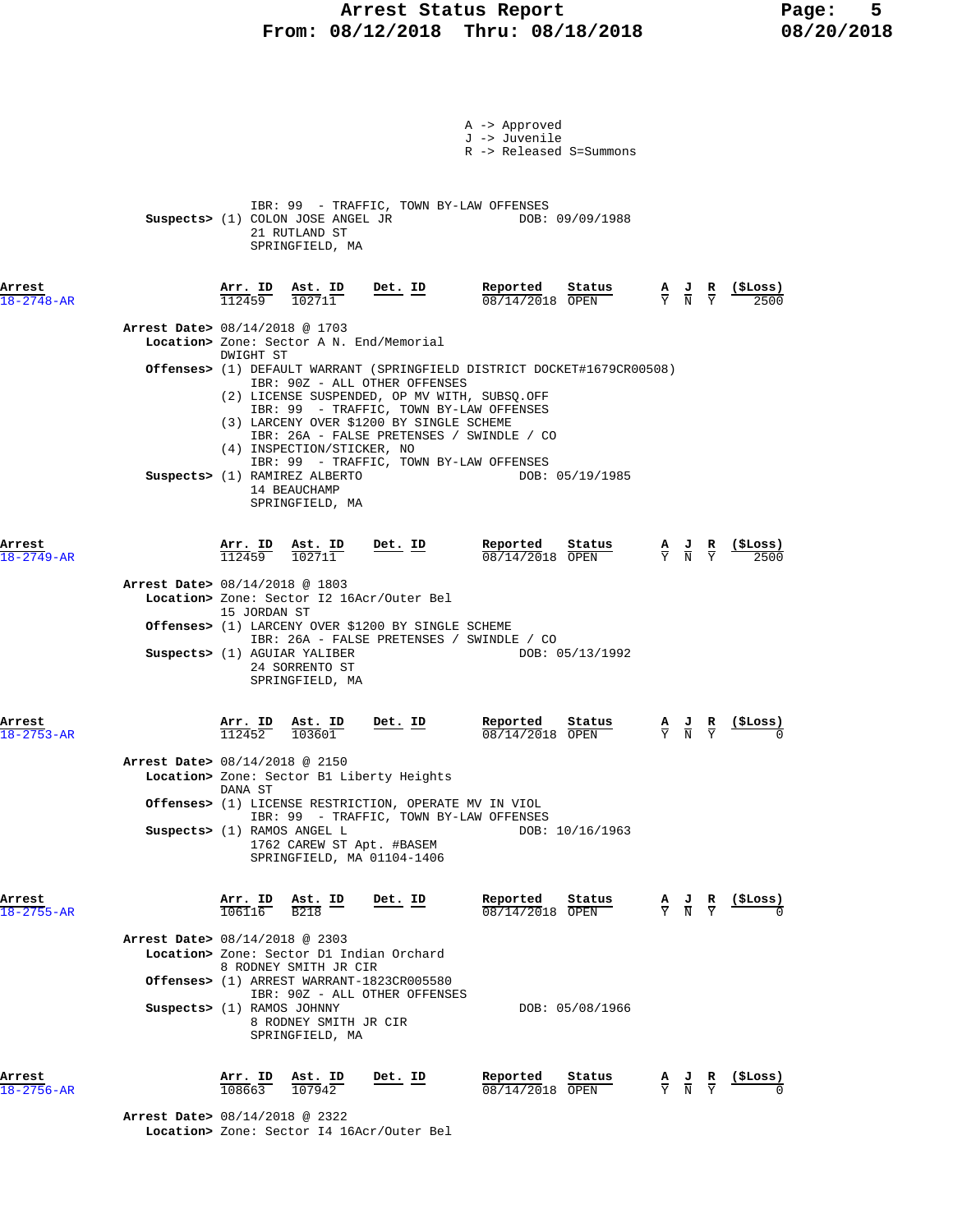# **Arrest Status Report** Page: 6<br>18/12/2018 Thru: 08/18/2018 08/20/2018 **From: 08/12/2018 Thru: 08/18/2018**

|                                      |                                                                                                                                                                                                                                                                                                                                                                                                             | A -> Approved<br>J -> Juvenile<br>R -> Released S=Summons |                                                                                                                   |
|--------------------------------------|-------------------------------------------------------------------------------------------------------------------------------------------------------------------------------------------------------------------------------------------------------------------------------------------------------------------------------------------------------------------------------------------------------------|-----------------------------------------------------------|-------------------------------------------------------------------------------------------------------------------|
|                                      | 65 PENNCASTLE ST<br>Offenses> (1) ARREST WARRANT (DOC 1843CR001519)<br>IBR: 90Z - ALL OTHER OFFENSES<br>(2) DEFAULT WARRANT (DOC 1843CR001060)<br>IBR: 90Z - ALL OTHER OFFENSES<br>(3) DEFAULT WARRANT(DOC 1843CR001061)<br>IBR: 90Z - ALL OTHER OFFENSES<br>(4) DEFAULT WARRANT (DOC 1864CR001409)<br>IBR: 90Z - ALL OTHER OFFENSES<br>Suspects> (1) STARZYK GIANNA<br>65 PENNCASTLE ST<br>SPRINGFIELD, MA | DOB: 03/10/1993                                           |                                                                                                                   |
| Arrest<br>$18 - 2757 - AR$           | Arr. ID<br>Ast. ID<br>$Det$ . ID<br>112468<br>106116                                                                                                                                                                                                                                                                                                                                                        | Reported<br>Status<br>$08/15/2018$ OPEN                   | (ŞLoss)<br>$\frac{\mathbf{A}}{\mathbf{Y}}$ $\frac{\mathbf{J}}{\mathbf{N}}$ $\frac{\mathbf{R}}{\mathbf{Y}}$        |
|                                      | Arrest Date> 08/15/2018 @ 0030<br>Location> Zone: Sector H1 Forest Park<br>149 EUCLID AVE<br>Offenses> (1) LARCENY UNDER \$1200                                                                                                                                                                                                                                                                             |                                                           |                                                                                                                   |
|                                      | IBR: 23H - ALL OTHER LARCENY<br>(2) LARCENY UNDER \$1200<br>IBR: 23H - ALL OTHER LARCENY<br>Suspects> (1) JOSELYN-PEART DAJAY<br>149 EUCLID AVE Apt. #2ND<br>SPRINGFIELD, MA                                                                                                                                                                                                                                | DOB: 10/30/1997                                           |                                                                                                                   |
| Arrest<br>$18 - 2759 - AR$           | Arr. ID Ast. ID<br><u>Det. ID</u><br>108859<br>111526                                                                                                                                                                                                                                                                                                                                                       | Reported<br>Status<br>08/15/2018 OPEN                     | <u>(SLoss)</u><br>$\frac{\mathbf{A}}{\mathbf{Y}}$ $\frac{\mathbf{J}}{\mathbf{N}}$ $\frac{\mathbf{R}}{\mathbf{Y}}$ |
|                                      | Arrest Date> 08/15/2018 @ 0150<br>Location> Zone: Sector H2 Forest Park/EFP<br>KIMBERLY AVE<br><b>Offenses&gt;</b> (1) UNLICENSED OPERATION OF MV<br>IBR: 99 - TRAFFIC, TOWN BY-LAW OFFENSES<br>(2) VIOLATION DPW SIGNS (Ex. ONE WAY; MUST TURN)<br>IBR: 99 - TRAFFIC, TOWN BY-LAW OFFENSES<br>Suspects> (1) SANDS SHARVIN CORNELIUS<br>18 HOWES ST<br>SPRINGFIELD, MA 01108-0000                           | DOB: 12/16/1991                                           |                                                                                                                   |
| Arrest<br>$18 - 2760 - AR$           | $\frac{\texttt{Arr.}}{111527}$<br><u>Ast. ID</u><br>Det. ID                                                                                                                                                                                                                                                                                                                                                 | Reported<br>Status<br>08/15/2018 OPEN                     | (ŞLoss)<br>$\frac{\mathbf{A}}{\mathbf{Y}}$<br>$rac{\mathbf{R}}{\mathbf{Y}}$<br>$\frac{J}{N}$                      |
|                                      | Arrest Date> 08/15/2018 @ 0311<br>Location> Zone: Sector C East Springfield                                                                                                                                                                                                                                                                                                                                 |                                                           |                                                                                                                   |
|                                      | 172 EAST ST<br>Offenses> (1) OUI LIQUOR<br>IBR: 90D - DRIVING UNDER THE INFLUENCE                                                                                                                                                                                                                                                                                                                           |                                                           |                                                                                                                   |
| Suspects> (1) WILSON JUSTIN FREDRICK |                                                                                                                                                                                                                                                                                                                                                                                                             |                                                           |                                                                                                                   |
| Arrest<br>$18 - 2761 - AR$           | Arr. ID<br>Ast. ID<br>Det. ID<br>112502<br>109903                                                                                                                                                                                                                                                                                                                                                           | Reported<br>Status<br>08/15/2018 OPEN                     | (\$Loss)<br>$rac{\mathbf{R}}{\mathbf{Y}}$<br>$\frac{\mathbf{A}}{\mathbf{Y}}$ $\frac{\mathbf{J}}{\mathbf{N}}$      |

 **Arrest Date>** 08/15/2018 @ 0642  **Location>** Zone: Sector I3 16Acr/Outer Bel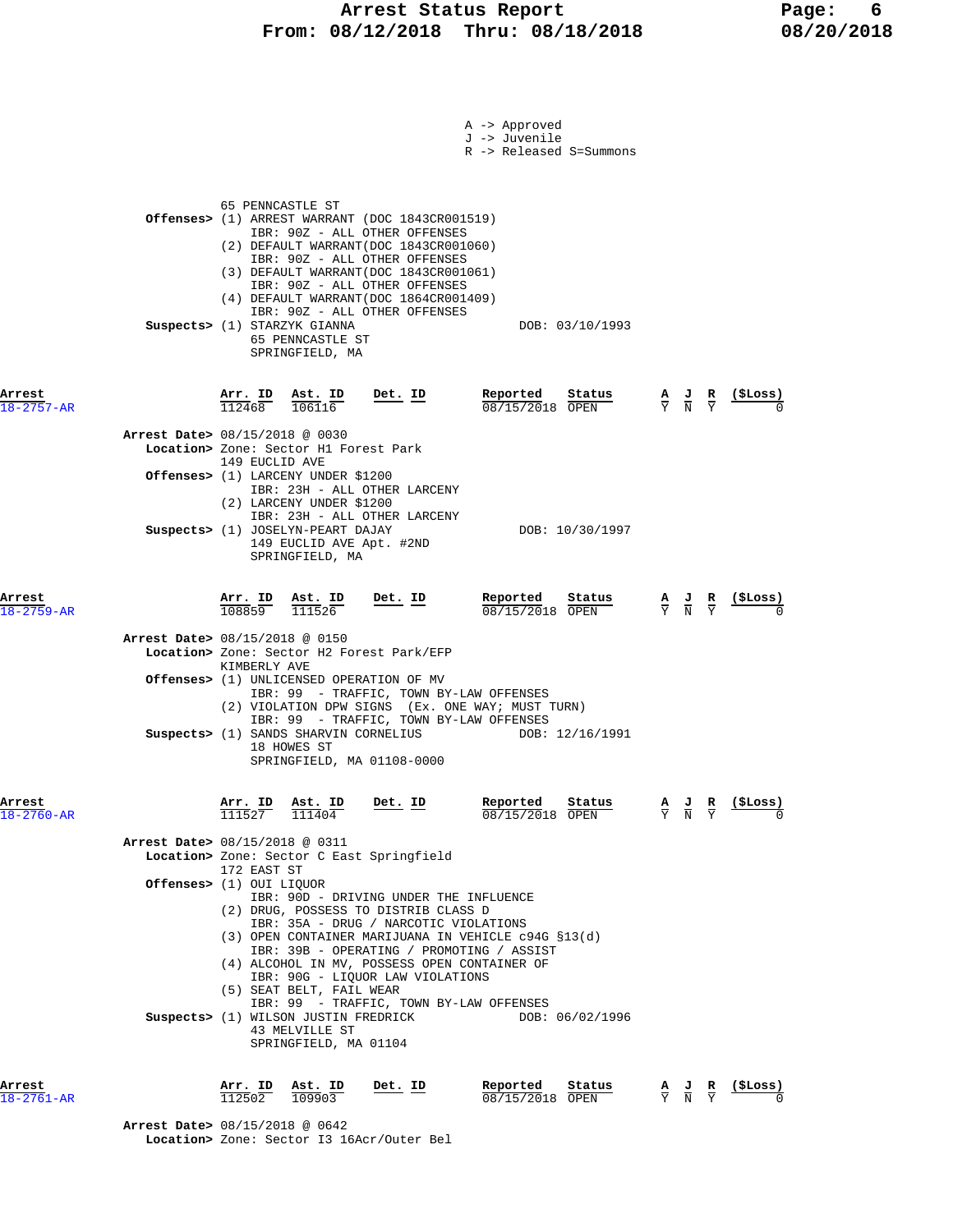## **Arrest Status Report Report Report Report Report Report Report Report Report Report Report Report Report Report Report Report Report Report Report Report Report Report Report Report Report Report Report Report Report Repo From: 08/12/2018 Thru: 08/18/2018 08/20/2018**

|                                |                                                                                   |                                                                                                                                                                                                             |                                                                                  | A -> Approved<br>J -> Juvenile<br>R -> Released S=Summons |                                 |                                           |                                                                                                 |                            |
|--------------------------------|-----------------------------------------------------------------------------------|-------------------------------------------------------------------------------------------------------------------------------------------------------------------------------------------------------------|----------------------------------------------------------------------------------|-----------------------------------------------------------|---------------------------------|-------------------------------------------|-------------------------------------------------------------------------------------------------|----------------------------|
|                                | EDWIN DEBERRY<br>Offenses> (1) DEFAULT WARRANT<br>Suspects> (1) DEBERRY EDWIN D   | 9 ALLEN PARK RD Apt. #01108<br>9 ALLEN PARK RD<br>SPRINGFIELD, MA 01118                                                                                                                                     | IBR: 90Z - ALL OTHER OFFENSES                                                    | DOB: 12/28/1968                                           |                                 |                                           |                                                                                                 |                            |
| Arrest<br>$18 - 2762 - AR$     | $\frac{\texttt{Arr.}}{101948}$ $\frac{\texttt{ Ast.}}{101951}$                    |                                                                                                                                                                                                             | Det. ID                                                                          | Reported<br>Status<br>08/15/2018 OPEN                     |                                 | $\frac{A}{Y}$ $\frac{J}{N}$ $\frac{R}{N}$ |                                                                                                 | $\frac{\text{(}$ SLoss)    |
| Arrest Date> 08/15/2018 @ 1044 | 77 SCHOOL ST<br>Offenses> (1) TRESPASS<br>Suspects> (1) TRAYLOR MARCO STEVEN      | 116 MAYNARD ST<br>SPRINGFIELD, MA                                                                                                                                                                           | Location> Zone: Sector E2 Metro/6Corners<br>IBR: 90J - TRESPASS OF REAL PROPERTY | DOB: 06/23/1976                                           |                                 |                                           |                                                                                                 |                            |
| Arrest<br>$18 - 2763 - AR$     | $\frac{\texttt{Arr.}}{\texttt{R741}}$ ID $\frac{\texttt{Ast.}}{\texttt{K456}}$ ID |                                                                                                                                                                                                             | $Det. ID$                                                                        | Reported Status<br>08/15/2018 OPEN                        |                                 |                                           | $\frac{A}{Y}$ $\frac{J}{N}$ $\frac{R}{N}$                                                       | <u>(\$Loss)</u>            |
| Arrest Date> 08/15/2018 @ 1120 | 47 GRENADA TER<br><b>Offenses&gt;</b> (1) DRUG, POSSESS CLASS A                   |                                                                                                                                                                                                             | Location> Zone: Sector H2 Forest Park/EFP                                        |                                                           |                                 |                                           |                                                                                                 |                            |
|                                | Suspects> (1) DIAZ JOSE RAMON                                                     | 89 CEDAR ST<br>SPRINGFIELD, MA 01105                                                                                                                                                                        | IBR: 35A - DRUG / NARCOTIC VIOLATIONS                                            | DOB: 08/31/1948                                           |                                 |                                           |                                                                                                 |                            |
| Arrest<br>$18 - 2764 - AR$     | <u>Arr. ID</u><br>R741                                                            | $\frac{\text{Ast. ID}}{\text{MATE}}$<br>K456                                                                                                                                                                | Det. ID                                                                          | Reported<br>Status<br>08/15/2018 OPEN                     |                                 | $\frac{A}{Y}$ $\frac{J}{N}$ $\frac{R}{Y}$ |                                                                                                 | $\frac{\text{($Loss)}}{0}$ |
| Arrest Date> 08/15/2018 @ 1120 | LOGAN &ALDEN<br>47 GRENADA TER<br>Offenses> (1) DRUG, POSSESS CLASS A             |                                                                                                                                                                                                             | Location> Zone: Sector H2 Forest Park/EFP                                        |                                                           |                                 |                                           |                                                                                                 |                            |
|                                | Suspects> (1) AGOSTO NILSA                                                        | SPRINGFIELD, MA                                                                                                                                                                                             | IBR: 35A - DRUG / NARCOTIC VIOLATIONS<br>67 MYRTLE IO ST Apt. #2ND               | DOB: 10/22/1966                                           |                                 |                                           |                                                                                                 |                            |
| Arrest<br>$18 - 2765 - AR$     | $\frac{\texttt{Arr.}}{\texttt{R741}}$ ID                                          | Ast. ID<br>K456                                                                                                                                                                                             | Det. ID                                                                          | Reported<br>Status<br>08/15/2018 OPEN                     |                                 |                                           | $\frac{\mathbf{A}}{\mathbf{Y}}$ $\frac{\mathbf{J}}{\mathbf{N}}$ $\frac{\mathbf{R}}{\mathbf{Y}}$ | <u>(\$Loss)</u>            |
| Arrest Date> 08/15/2018 @ 1151 | 127 CEDAR ST                                                                      |                                                                                                                                                                                                             | Location> Zone: Sector E2 Metro/6Corners                                         |                                                           |                                 |                                           |                                                                                                 |                            |
|                                | Offenses> (1) DRUG, DISTRIBUTE CLASS A, SUBSQ.OFF.                                | IBR: 35A - DRUG / NARCOTIC VIOLATIONS<br>(2) DRUG, DISTRIBUTE CLASS A, SUBSQ.OFF.<br>IBR: 35A - DRUG / NARCOTIC VIOLATIONS<br>(3) DRUG, POSSESS TO DISTRIB CLASS A<br>IBR: 35A - DRUG / NARCOTIC VIOLATIONS |                                                                                  |                                                           |                                 |                                           |                                                                                                 |                            |
|                                | Suspects> (1) FEBUS JUAN CARLOS                                                   | 127 CEDAR ST Apt. #1<br>SPRINGFIELD, MA 01108                                                                                                                                                               |                                                                                  | DOB: 05/26/1988                                           |                                 |                                           |                                                                                                 |                            |
| Arrest<br>$18 - 2766 - AR$     | Arr. ID<br>F150                                                                   | Ast. ID                                                                                                                                                                                                     | Det. ID                                                                          | Reported<br>Status<br>08/15/2018 OPEN                     | $\frac{\mathbf{A}}{\mathbf{Y}}$ | $\frac{J}{N}$                             | $\frac{R}{N}$                                                                                   | (\$Loss)                   |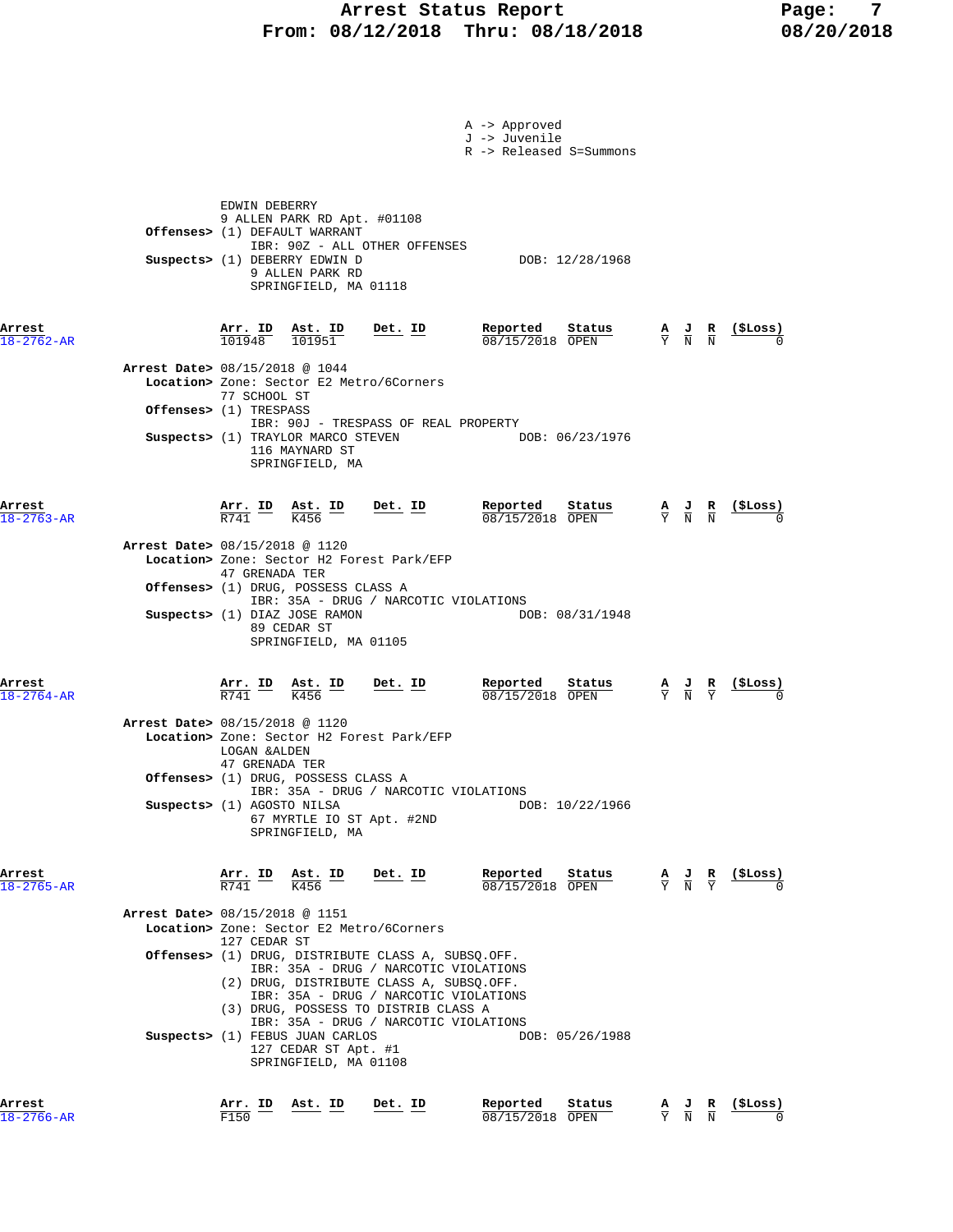|                            |                                          |                                                |                                                                                                                                                   |           |           | A -> Approved<br>J -> Juvenile                                                                                                | R -> Released S=Summons                                                                      |                                                                                                 |                                                                                                 |                 |
|----------------------------|------------------------------------------|------------------------------------------------|---------------------------------------------------------------------------------------------------------------------------------------------------|-----------|-----------|-------------------------------------------------------------------------------------------------------------------------------|----------------------------------------------------------------------------------------------|-------------------------------------------------------------------------------------------------|-------------------------------------------------------------------------------------------------|-----------------|
|                            | Arrest Date> 08/15/2018 @ 1145           | KOHLS                                          | Location> Zone: Sector G2 P.P./Boston Rd.                                                                                                         |           |           |                                                                                                                               |                                                                                              |                                                                                                 |                                                                                                 |                 |
|                            |                                          | 800 BOSTON RD                                  | Offenses> (1) LICENSE SUSPENDED, OP MV WITH<br>(2) UNREGISTERED MOTOR VEHICLE<br>(3) UNINSURED MOTOR VEHICLE                                      |           |           | IBR: 99 - TRAFFIC, TOWN BY-LAW OFFENSES<br>IBR: 99 - TRAFFIC, TOWN BY-LAW OFFENSES<br>IBR: 99 - TRAFFIC, TOWN BY-LAW OFFENSES |                                                                                              |                                                                                                 |                                                                                                 |                 |
|                            | Suspects> (1) BRANCH JERRON              |                                                | 33 LAURELTON ST<br>SPRINGFIELD, MA                                                                                                                |           |           |                                                                                                                               | DOB: 06/15/1986                                                                              |                                                                                                 |                                                                                                 |                 |
| Arrest<br>$18 - 2768 - AR$ |                                          |                                                | $\frac{\text{Arr. ID}}{035300}$ $\frac{\text{Ast. ID}}{101938}$                                                                                   | $Det. ID$ |           | Reported Status $\frac{0.8715}{0.08115}$                                                                                      | $\frac{\text{Status}}{\text{OPEN}}$ $\frac{A}{Y}$ $\frac{J}{N}$ $\frac{R}{Y}$                |                                                                                                 |                                                                                                 | <u>(\$Loss)</u> |
|                            | Arrest Date> 08/15/2018 @ 1340           | 77 WEST ST                                     | Location> Zone: Sector A N. End/Memorial<br>PRIDE CONVENIENCE STORE                                                                               |           |           |                                                                                                                               |                                                                                              |                                                                                                 |                                                                                                 |                 |
|                            |                                          |                                                | IBR: 90Z - ALL OTHER OFFENSES<br>Suspects> (1) HALLA KRISTEN MARIE<br>106 FEEDING HILLS RD<br>WESTFIELD, MA 01085                                 |           |           |                                                                                                                               | Offenses> (1) ARREST WARRANT-1845CR000030 RECEIVING STOLEN PROPERTY 1200+<br>DOB: 12/11/1991 |                                                                                                 |                                                                                                 |                 |
| Arrest<br>$18 - 2770 - AR$ |                                          | <b>Arr. ID Ast. ID</b> $\frac{108853}{111525}$ |                                                                                                                                                   |           | $Det. ID$ | Reported<br>08/15/2018 OPEN                                                                                                   | Status                                                                                       | $\frac{\mathbf{A}}{\mathbf{Y}}$ $\frac{\mathbf{J}}{\mathbf{N}}$ $\frac{\mathbf{R}}{\mathbf{Y}}$ |                                                                                                 |                 |
|                            | Arrest Date> 08/15/2018 @ 1733           | N SECTOR<br>112 WILBRAHAM RD                   | Location> Zone: Sector F2 Old&Upper Hill<br>Offenses> (1) ASSAULT W/DANGEROUS WEAPON                                                              |           |           |                                                                                                                               |                                                                                              |                                                                                                 |                                                                                                 |                 |
|                            | Suspects> (1) JIMENEZ NOEL               |                                                | IBR: 13A - AGGRAVATED ASSAULT<br>(2) FUGITIVE FROM JUSTICE ON COURT WARRANT<br>IBR: 90Z - ALL OTHER OFFENSES<br>189 BRISTOL ST<br>SPRINGFIELD, MA |           |           |                                                                                                                               | DOB: 03/11/1993                                                                              |                                                                                                 |                                                                                                 |                 |
| Arrest<br>$18 - 2771 - AR$ |                                          | Arr. ID<br>111495                              | Ast. ID<br>111525                                                                                                                                 | Det. ID   |           | Reported<br>08/15/2018 OPEN                                                                                                   | Status                                                                                       |                                                                                                 | $\frac{\mathbf{A}}{\mathbf{Y}}$ $\frac{\mathbf{J}}{\mathbf{N}}$ $\frac{\mathbf{R}}{\mathbf{Y}}$ | (ŞLoss)         |
|                            | Arrest Date> 08/15/2018 @ 1635           | N SECTOR<br>112 WILBRAHAM RD                   | Location> Zone: Sector F2 Old&Upper Hill                                                                                                          |           |           |                                                                                                                               |                                                                                              |                                                                                                 |                                                                                                 |                 |
|                            |                                          |                                                | Offenses> (1) ASSAULT W/DANGEROUS WEAPON<br>IBR: 13A - AGGRAVATED ASSAULT<br>(2) RESIST ARREST<br>IBR: 13B - SIMPLE ASSAULT                       |           |           |                                                                                                                               |                                                                                              |                                                                                                 |                                                                                                 |                 |
|                            | Suspects> (1) LOPEZ CARLOS               |                                                | 58 BRISTOL ST<br>SPRINGFIELD, MA                                                                                                                  |           |           |                                                                                                                               | DOB: 10/25/1995                                                                              |                                                                                                 |                                                                                                 |                 |
| Arrest<br>$18 - 2773 - AR$ |                                          | $\frac{\texttt{Arr.}}{111535}$                 | <u>Ast. ID</u><br>109819                                                                                                                          | Det. ID   |           | Reported<br>08/15/2018 OPEN                                                                                                   | Status                                                                                       |                                                                                                 | $\frac{\mathbf{A}}{\mathbf{Y}}$ $\frac{\mathbf{J}}{\mathbf{N}}$ $\frac{\mathbf{R}}{\mathbf{Y}}$ | <u>(\$Loss)</u> |
|                            | <b>Arrest Date&gt; 08/15/2018 @ 1801</b> | FAMILY DOLLAR<br>292 BELMONT AVE               | Location> Zone: Sector H1 Forest Park                                                                                                             |           |           |                                                                                                                               |                                                                                              |                                                                                                 |                                                                                                 |                 |
|                            |                                          |                                                | <b>Offenses&gt;</b> (1) STRAIGHT WARRANT (DOCKET #1744CR000321)                                                                                   |           |           |                                                                                                                               |                                                                                              |                                                                                                 |                                                                                                 |                 |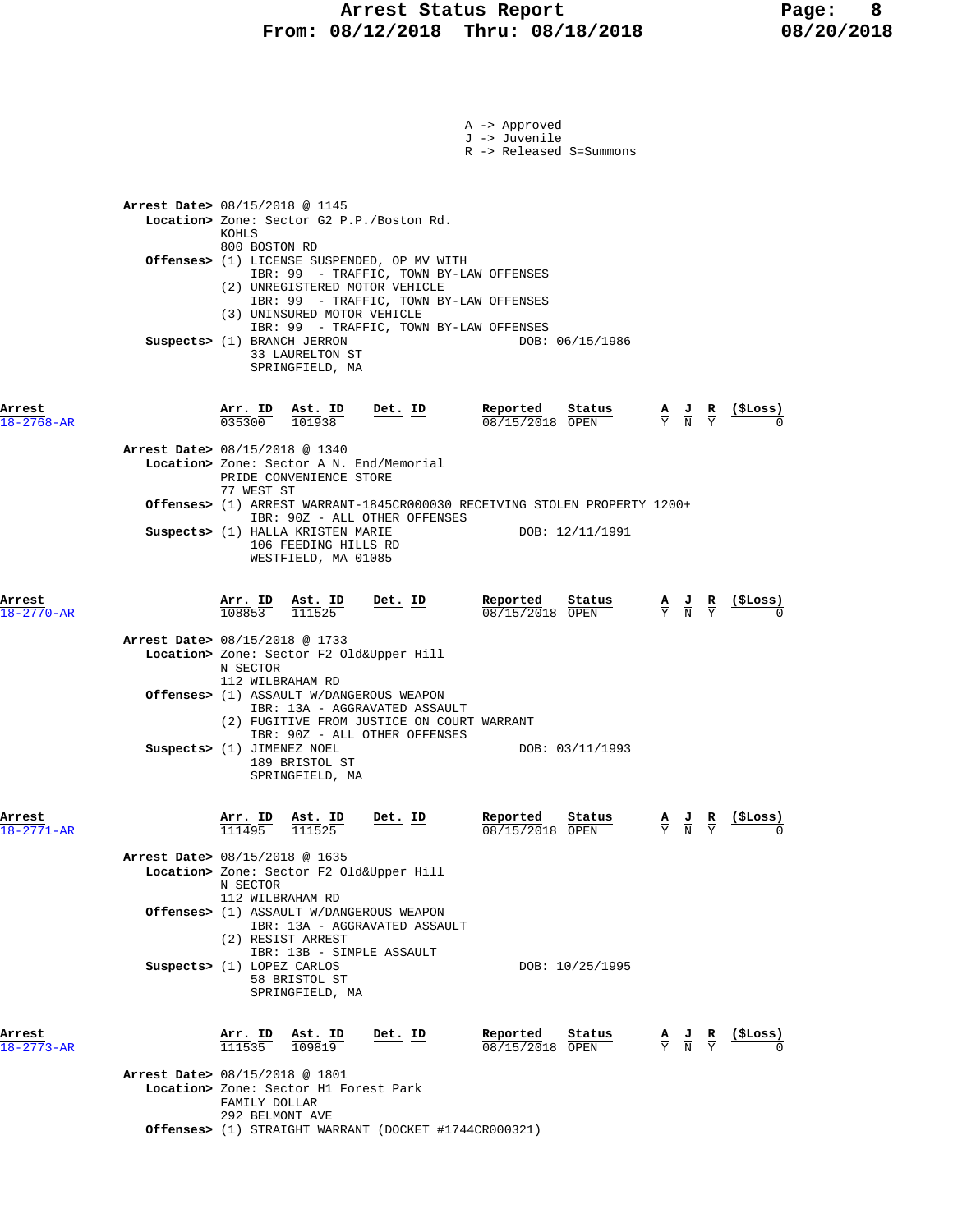## **Arrest Status Report Page: 9 From: 08/12/2018 Thru: 08/18/2018 08/20/2018**

|                            |                                |                           |                                                                                                                                                                                                                                                            |                                                                                                                                                                                                                                                                                                                         | A -> Approved<br>J -> Juvenile                                                                                              | R -> Released S=Summons                                                          |                                           |                                                    |
|----------------------------|--------------------------------|---------------------------|------------------------------------------------------------------------------------------------------------------------------------------------------------------------------------------------------------------------------------------------------------|-------------------------------------------------------------------------------------------------------------------------------------------------------------------------------------------------------------------------------------------------------------------------------------------------------------------------|-----------------------------------------------------------------------------------------------------------------------------|----------------------------------------------------------------------------------|-------------------------------------------|----------------------------------------------------|
|                            | Suspects> (1) COLLAZO DAVID    |                           | ***UNKNOWN***<br>SPRINGFIELD, MA                                                                                                                                                                                                                           | IBR: 90Z - ALL OTHER OFFENSES                                                                                                                                                                                                                                                                                           |                                                                                                                             | DOB: 05/05/1985                                                                  |                                           |                                                    |
| Arrest<br>$18 - 2775 - AR$ |                                |                           | $\frac{\texttt{Arr. ID}}{109869}$ $\frac{\texttt{ Ast. ID}}{100135}$                                                                                                                                                                                       | $Det. ID$                                                                                                                                                                                                                                                                                                               | Reported                                                                                                                    | Status<br>08/15/2018 OPEN                                                        |                                           | $\frac{A}{Y}$ $\frac{J}{N}$ $\frac{R}{N}$ (\$Loss) |
|                            | Arrest Date> 08/15/2018 @ 2147 |                           |                                                                                                                                                                                                                                                            | Location> Zone: Sector A N. End/Memorial                                                                                                                                                                                                                                                                                |                                                                                                                             |                                                                                  |                                           |                                                    |
|                            |                                | MAIN ST                   |                                                                                                                                                                                                                                                            |                                                                                                                                                                                                                                                                                                                         | <b>Offenses&gt;</b> (1) DEFAULT WARRANT (DOCKET #1823CR003251 DRUG DISTRIBUTE CLASS B)                                      |                                                                                  |                                           |                                                    |
|                            |                                | HOMELESS                  | Suspects> (1) BAEZ-SIERRA JOHNNY C<br>SPRINGFIELD, MA                                                                                                                                                                                                      | IBR: 90Z - ALL OTHER OFFENSES                                                                                                                                                                                                                                                                                           |                                                                                                                             | DOB: 05/06/1977                                                                  |                                           |                                                    |
| Arrest<br>$18 - 2777 - AR$ |                                |                           | $\frac{\texttt{Arr.}}{111442}$ $\frac{\texttt{lab}}{109860}$                                                                                                                                                                                               | $Det. ID$                                                                                                                                                                                                                                                                                                               | Reported                                                                                                                    | $\frac{\texttt{Status}}{\texttt{OPER}}$ <b>A J R</b> (\$Loss)<br>08/15/2018 OPEN |                                           |                                                    |
|                            | Arrest Date> 08/15/2018 @ 2230 | SIX CORNERS               |                                                                                                                                                                                                                                                            | Location> Zone: Sector F2 Old&Upper Hill                                                                                                                                                                                                                                                                                |                                                                                                                             |                                                                                  |                                           |                                                    |
|                            |                                | 319 WALNUT ST             | <b>Offenses&gt;</b> (1) STOP FOR POLICE, FAIL<br>(6) DEFAULT WARRANT<br>(7) ARREST WARRANT<br>(8) DRUG, POSSESS CLASS A<br>(9) THREAT TO COMMIT CRIME<br>IBR: 13C - INTIMIDATION<br>Suspects> (1) RIVERA TERRY L<br>561 CANON CIR<br>SPRINGFIELD, MA 01118 | (2) MOTOR VEH, RECEIVE STOLEN<br>IBR: 280 - STOLEN PROPERTY OFFENSES<br>(3) RECKLESS OPERATION OF MOTOR VEHICLE<br>(4) ASSAULT W/DANGEROUS WEAPON<br>IBR: 13A - AGGRAVATED ASSAULT<br>(5) ASSAULT W/DANGEROUS WEAPON<br>IBR: 13A - AGGRAVATED ASSAULT<br>IBR: 90Z - ALL OTHER OFFENSES<br>IBR: 90Z - ALL OTHER OFFENSES | IBR: 99 - TRAFFIC, TOWN BY-LAW OFFENSES<br>IBR: 99 - TRAFFIC, TOWN BY-LAW OFFENSES<br>IBR: 35A - DRUG / NARCOTIC VIOLATIONS | DOB: 08/17/1978                                                                  |                                           |                                                    |
| Arrest<br>$18 - 2778 - AR$ |                                |                           | Arr. ID Ast. ID<br>108849 108539                                                                                                                                                                                                                           | Det. ID                                                                                                                                                                                                                                                                                                                 | Reported<br>08/16/2018 OPEN                                                                                                 | Status                                                                           | $\frac{A}{Y}$ $\frac{J}{N}$ $\frac{R}{Y}$ | (ŞLoss)                                            |
|                            | Arrest Date> 08/16/2018 @ 0207 | DWIGHT ST                 |                                                                                                                                                                                                                                                            | Location> Zone: Sector A N. End/Memorial                                                                                                                                                                                                                                                                                |                                                                                                                             |                                                                                  |                                           |                                                    |
|                            |                                |                           | Offenses> (1) DEFAULT WARRANT<br>(2) DEFAULT WARRANT                                                                                                                                                                                                       | IBR: 90Z - ALL OTHER OFFENSES                                                                                                                                                                                                                                                                                           |                                                                                                                             |                                                                                  |                                           |                                                    |
|                            |                                |                           | Suspects> (1) FONVILLE CHRISTOPHER KOI<br>135 DARLING ST                                                                                                                                                                                                   | IBR: 90Z - ALL OTHER OFFENSES<br>INDIAN ORCHARD, MA 01151-1516                                                                                                                                                                                                                                                          |                                                                                                                             | DOB: 04/25/1991                                                                  |                                           |                                                    |
| Arrest<br>$18 - 2779 - AR$ |                                | <u>Arr. ID</u><br>0.35300 | <u>Ast. ID</u>                                                                                                                                                                                                                                             | <u>Det. ID</u>                                                                                                                                                                                                                                                                                                          | Reported<br>08/16/2018 OPEN                                                                                                 | Status                                                                           | $\frac{A}{Y}$ $\frac{J}{N}$ $\frac{R}{Y}$ | $(5$ Loss)                                         |
|                            | Arrest Date> 08/16/2018 @ 1000 |                           | Location> Zone: Sector H1 Forest Park                                                                                                                                                                                                                      |                                                                                                                                                                                                                                                                                                                         |                                                                                                                             |                                                                                  |                                           |                                                    |

67 FORT PLEASANT AVE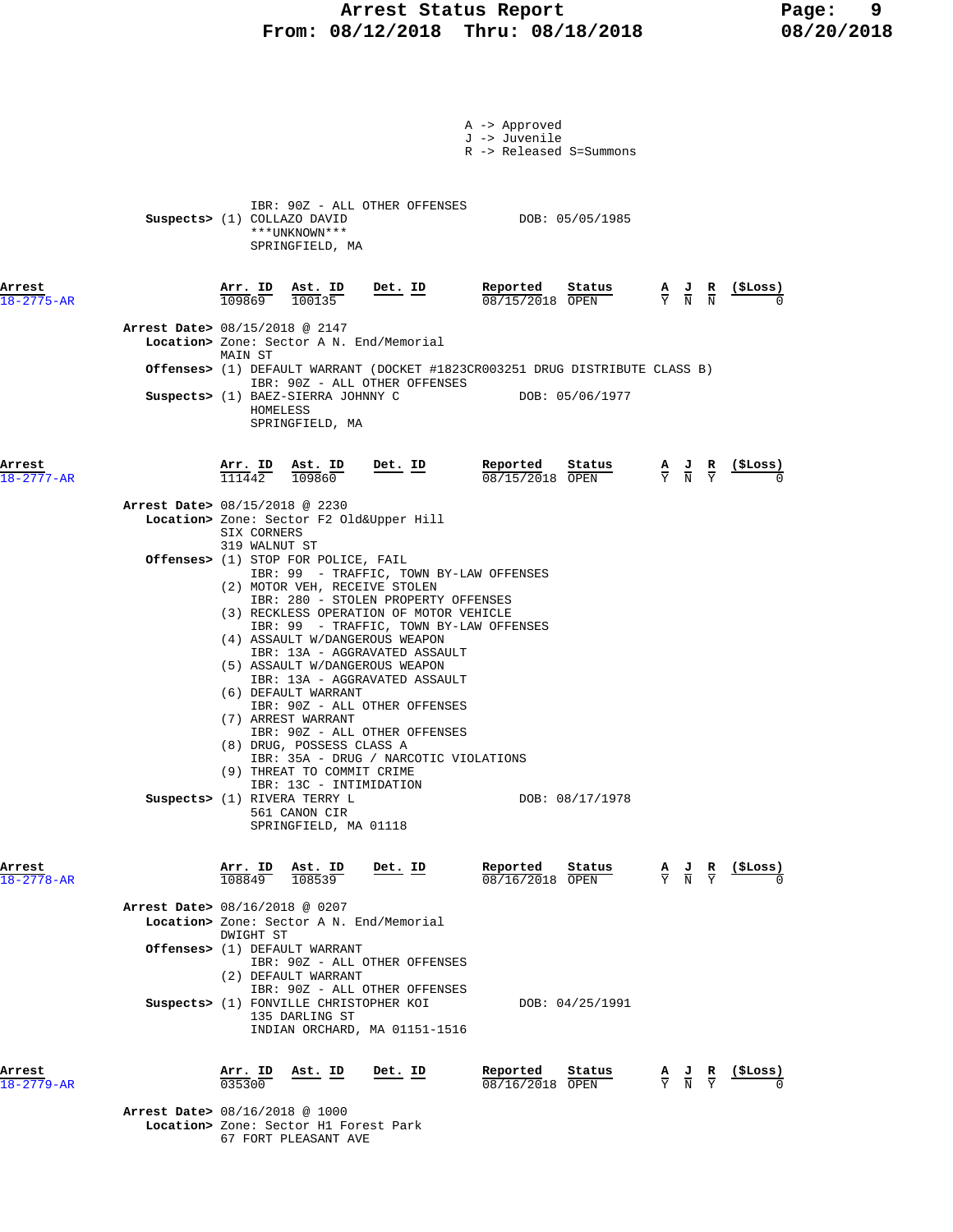## Arrest Status Report Fage: 10  **From: 08/12/2018 Thru: 08/18/2018 08/20/2018**

|                            | A -> Approved<br>J -> Juvenile<br>R -> Released S=Summons                                                                                                                                                                                                                                                              |                                                                                                                   |
|----------------------------|------------------------------------------------------------------------------------------------------------------------------------------------------------------------------------------------------------------------------------------------------------------------------------------------------------------------|-------------------------------------------------------------------------------------------------------------------|
|                            | Offenses> (1) DRUG, POSSESS CLASS A<br>IBR: 35A - DRUG / NARCOTIC VIOLATIONS<br>Suspects> (1) FOURNIER MATTHEW W<br>DOB: 03/03/1984<br>371 COOLEY ST<br>SPRINGFIELD, MA                                                                                                                                                |                                                                                                                   |
| Arrest<br>$18 - 2780 - AR$ | Det. ID<br>$\frac{\texttt{Arr.}}{109869}$<br>$\frac{\texttt{Ast.}}{102821}$                                                                                                                                                                                                                                            | $\frac{\mathbf{A}}{\mathbf{Y}}$ $\frac{\mathbf{J}}{\mathbf{N}}$ $\frac{\mathbf{R}}{\mathbf{N}}$                   |
|                            | Arrest Date> 08/16/2018 @ 1107<br>Location> Zone: Sector A N. End/Memorial<br>DWIGHT ST<br>Offenses> (1) DRUG, POSSESS CLASS A                                                                                                                                                                                         |                                                                                                                   |
|                            | IBR: 35A - DRUG / NARCOTIC VIOLATIONS<br>Suspects> (1) QUINONES-RIVERA JAIME<br>DOB: 12/10/1963<br>54 OSGOOD ST Apt. #B<br>SPRINGFIELD, MA 01107                                                                                                                                                                       |                                                                                                                   |
| Arrest<br>$18 - 2781 - AR$ | <u>Reported</u><br>Status<br>$\frac{\texttt{Arr.}}{\texttt{M467}}$ ID<br>$\frac{\texttt{Ast.}}{\texttt{B497}}$ ID<br><u>Det. ID</u><br>08/16/2018 OPEN                                                                                                                                                                 | <u>(SLoss)</u><br>$\frac{\mathbf{A}}{\mathbf{Y}}$ $\frac{\mathbf{J}}{\mathbf{N}}$ $\frac{\mathbf{R}}{\mathbf{Y}}$ |
|                            | Arrest Date> 08/16/2018 @ 1136<br>Location> Zone: Sector H1 Forest Park<br>24 LEETE ST<br><b>Offenses&gt;</b> (1) FUGITIVE FROM JUSTICE ON COURT WARRANT                                                                                                                                                               |                                                                                                                   |
|                            | IBR: 90Z - ALL OTHER OFFENSES<br>Suspects> (1) TORRES JOSE MANUEL<br>DOB: 06/21/1986<br>24 LEETE ST Apt. #3RD<br>SPRINGFIELD, MA 01108                                                                                                                                                                                 |                                                                                                                   |
| Arrest<br>$18 - 2783 - AR$ | Det. ID<br>Reported<br>Status<br>$\frac{\text{Arr.}}{\text{B979}}$ ID<br>$\frac{\texttt{Ast. ID}}{111525}$<br>08/16/2018 OPEN                                                                                                                                                                                          | $\frac{\mathbf{A}}{\mathbf{Y}}$ $\frac{\mathbf{J}}{\mathbf{N}}$ $\frac{\mathbf{R}}{\mathbf{N}}$                   |
|                            | Arrest Date> 08/16/2018 @ 1255<br>Location> Zone: Sector A N. End/Memorial<br>DWIGHT ST<br>Offenses> (1) LICENSE SUSPENDED, OP MV WITH<br>IBR: 99 - TRAFFIC, TOWN BY-LAW OFFENSES<br>(2) DRUG, DISTRIBUTE CLASS A, SUBSQ.OFF.<br>IBR: 35A - DRUG / NARCOTIC VIOLATIONS<br>(3) DRUG, POSSESS TO DISTRIB CLASS B, SUBSQ. |                                                                                                                   |
|                            | IBR: 35A - DRUG / NARCOTIC VIOLATIONS<br>Suspects> (1) QUINONES ALEX ENOCENCIO<br>DOB: 06/13/1970<br>1529 DWIGHT ST Apt. #2ND<br>SPRINGFIELD, MA                                                                                                                                                                       |                                                                                                                   |
| Arrest<br>$18 - 2784 - AR$ | Reported<br>Arr. ID<br>Ast. ID<br>Det. ID<br>Status<br>111525<br>B979<br>$08/16/2018$ OPEN                                                                                                                                                                                                                             | (ŞLoss)<br>$\frac{A}{Y}$ $\frac{J}{N}$ $\frac{R}{N}$                                                              |
|                            | Arrest Date> 08/16/2018 @ 1317<br>Location> Zone: Sector A N. End/Memorial<br>1529 DWIGHT ST<br><b>Offenses&gt;</b> (1) DRUG, POSSESS TO DISTRIB CLASS A                                                                                                                                                               |                                                                                                                   |
|                            | IBR: 35A - DRUG / NARCOTIC VIOLATIONS<br>Suspects> (1) GONZALEZ MARISEL<br>DOB: 01/16/1960<br>544 ARMORY ST<br>SPRINGFIELD, MA 01104                                                                                                                                                                                   |                                                                                                                   |
| Arrest<br>$18 - 2786 - AR$ | Reported<br>Arr. ID Ast. ID<br>Det. ID<br>Status<br>108862<br>103601<br>08/16/2018 OPEN                                                                                                                                                                                                                                | (ŞLoss)<br>$\frac{A}{Y}$ $\frac{J}{N}$ $\frac{R}{Y}$                                                              |
|                            | <b>Arrest Date&gt; 08/16/2018 @ 1645</b><br>Location> Zone: Sector El Metro/South End<br>MAIN ST                                                                                                                                                                                                                       |                                                                                                                   |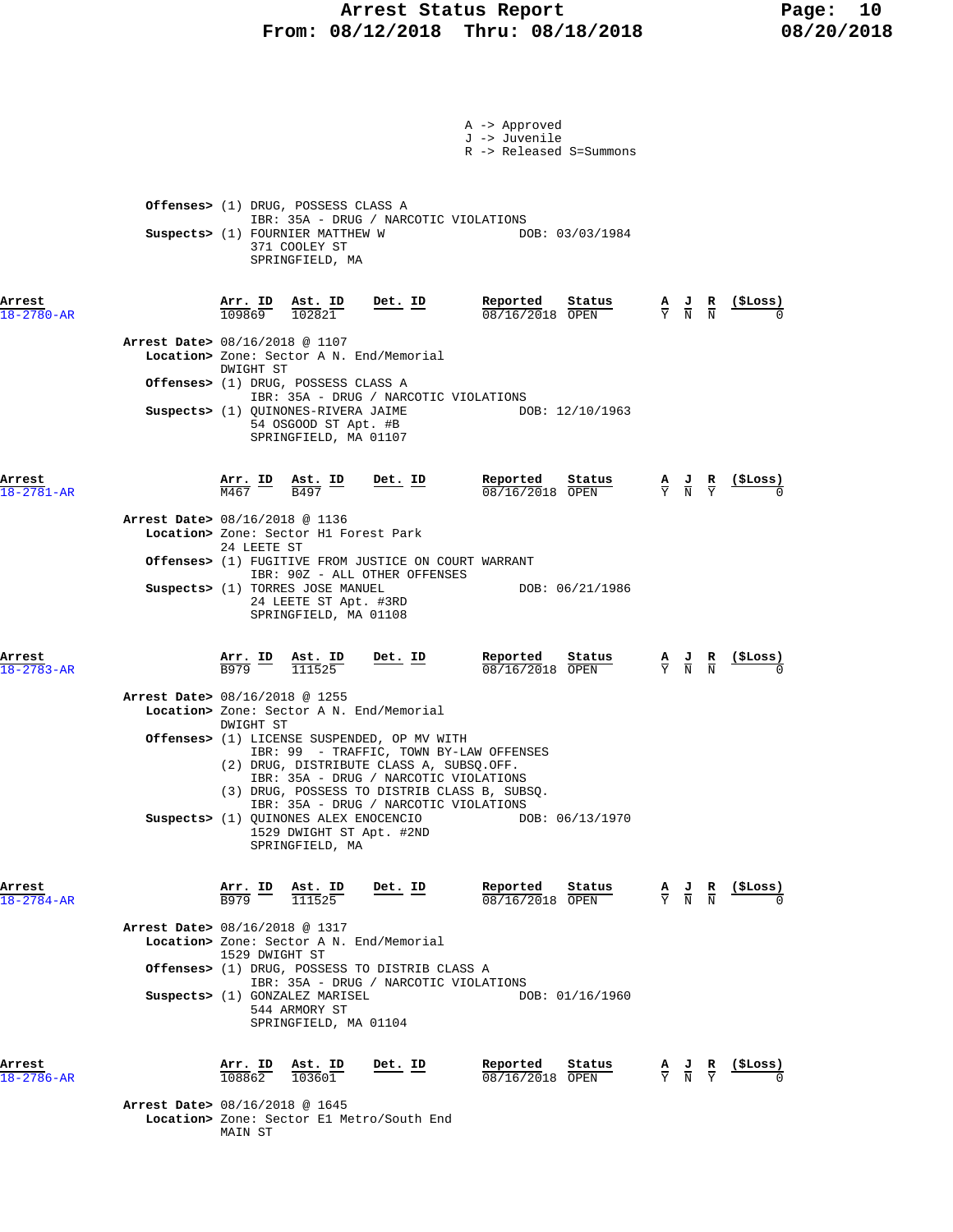## Arrest Status Report Fage: 11  **From: 08/12/2018 Thru: 08/18/2018 08/20/2018**

| A -> Approved<br>J -> Juvenile<br>R -> Released S=Summons                                                                                                                                                                                                                                                                                                                                                                                                                                                                                                                                                                                                                                                                                                  |
|------------------------------------------------------------------------------------------------------------------------------------------------------------------------------------------------------------------------------------------------------------------------------------------------------------------------------------------------------------------------------------------------------------------------------------------------------------------------------------------------------------------------------------------------------------------------------------------------------------------------------------------------------------------------------------------------------------------------------------------------------------|
| <b>Offenses&gt;</b> (1) DEFAULT WARRANT (1620CR001089)<br>IBR: 90Z - ALL OTHER OFFENSES<br>Suspects> (1) QUILES ROBERT<br>DOB: 03/11/1985<br>63 WILCOX ST Apt. #1FL<br>SPRINGFIELD, MA                                                                                                                                                                                                                                                                                                                                                                                                                                                                                                                                                                     |
| Reported<br>$\frac{\text{Arr.}}{\text{S698}}$ $\frac{\text{ID}}{\text{108847}}$<br><u>Det. ID</u><br>$\frac{\text{Status}}{\text{start}}$<br><u>(ŞLoss)</u><br>$\frac{\mathbf{A}}{\mathbf{Y}}$ $\frac{\mathbf{J}}{\mathbf{N}}$ $\frac{\mathbf{R}}{\mathbf{N}}$<br>08/16/2018 OPEN<br>Arrest Date> 08/16/2018 @ 1700<br>Location> Zone: Sector B1 Liberty Heights<br>821 LIBERTY ST<br><b>Offenses&gt;</b> (1) STOP/YIELD, FAIL TO<br>IBR: 99 - TRAFFIC, TOWN BY-LAW OFFENSES<br>(2) LICENSE SUSPENDED, OP MV WITH<br>IBR: 99 - TRAFFIC, TOWN BY-LAW OFFENSES<br>Suspects> (1) GOMEZ ALEX DAVID<br>DOB: 01/09/1991<br>74 MILDRED AVE<br>SPRINGFIELD, MA                                                                                                     |
| <b>Reported</b> Status A J R<br>$\frac{1}{18}/16/2018$ OPEN $\frac{1}{Y}$ N N<br>$\frac{\text{Arr.}}{\text{E144}}$ ID $\frac{\text{Ast.}}{\text{R750}}$ ID<br>$Det. ID$<br>(SLoss)<br>$08/16/2018$ OPEN<br>Arrest Date> 08/16/2018 @ 1938<br>Location> Zone: Sector H2 Forest Park/EFP<br>VENTURA ST<br>Offenses> (1) NORTHAMPTON WARRANT#1845CR000355 - UNLIC OPER OF MV, FAIL TO YIELD<br>IBR: 90Z - ALL OTHER OFFENSES<br>Suspects> (1) BURGE TIMOTHY HARRISON DOB: 01/02/1989<br>43 BEACON CIR<br>SPRINGFIELD, MA 01119-2039                                                                                                                                                                                                                           |
| Reported<br>$\frac{\texttt{Arr. ID}}{101951}$ $\frac{\texttt{ Ast. ID}}{101948}$<br><u>Det. ID</u><br>Status<br>$\frac{A}{Y}$ $\frac{J}{N}$ $\frac{R}{N}$ (\$Loss)<br>08/16/2018 OPEN<br>Arrest Date> 08/16/2018 @ 2002<br>Location> Zone: Sector H1 Forest Park<br>164 DICKINSON ST<br><b>Offenses&gt;</b> (1) LICENSE SUSPENDED, OP MV WITH<br>IBR: 99 - TRAFFIC, TOWN BY-LAW OFFENSES<br>Suspects> (1) ORTA JOSE MAGDIEL<br>DOB: 08/20/1994<br>177 JOHNSON ST<br>SPRINGFIELD, MA                                                                                                                                                                                                                                                                        |
| Reported<br>$\frac{A}{Y}$ $\frac{J}{N}$ $\frac{R}{N}$ $\frac{($Loss)}{0}$<br>$\frac{\texttt{Arr.}}{112464}$ $\frac{\texttt{lab}}{107940}$<br>$Det. ID$<br>Status<br>08/16/2018 OPEN<br>Arrest Date> 08/16/2018 @ 2139<br>Location> Zone: Sector F1 McKnight/Bay<br>ANDREW ST<br><b>Offenses&gt;</b> (1) UNLICENSED OPERATION OF MV<br>IBR: 99 - TRAFFIC, TOWN BY-LAW OFFENSES<br>(2) RECEIVE STOLEN PROPERTY -\$1200<br>IBR: 280 - STOLEN PROPERTY OFFENSES<br>(3) UNREGISTERED MOTOR VEHICLE<br>IBR: 99 - TRAFFIC, TOWN BY-LAW OFFENSES<br>(4) UNINSURED MOTOR VEHICLE<br>IBR: 99 - TRAFFIC, TOWN BY-LAW OFFENSES<br>(5) NUMBER PLATE VIOLATION<br>IBR: 99 - TRAFFIC, TOWN BY-LAW OFFENSES<br>Suspects> (1) LEE TANYA<br>DOB: 09/17/1983<br>W MIDDLE TPKE |
|                                                                                                                                                                                                                                                                                                                                                                                                                                                                                                                                                                                                                                                                                                                                                            |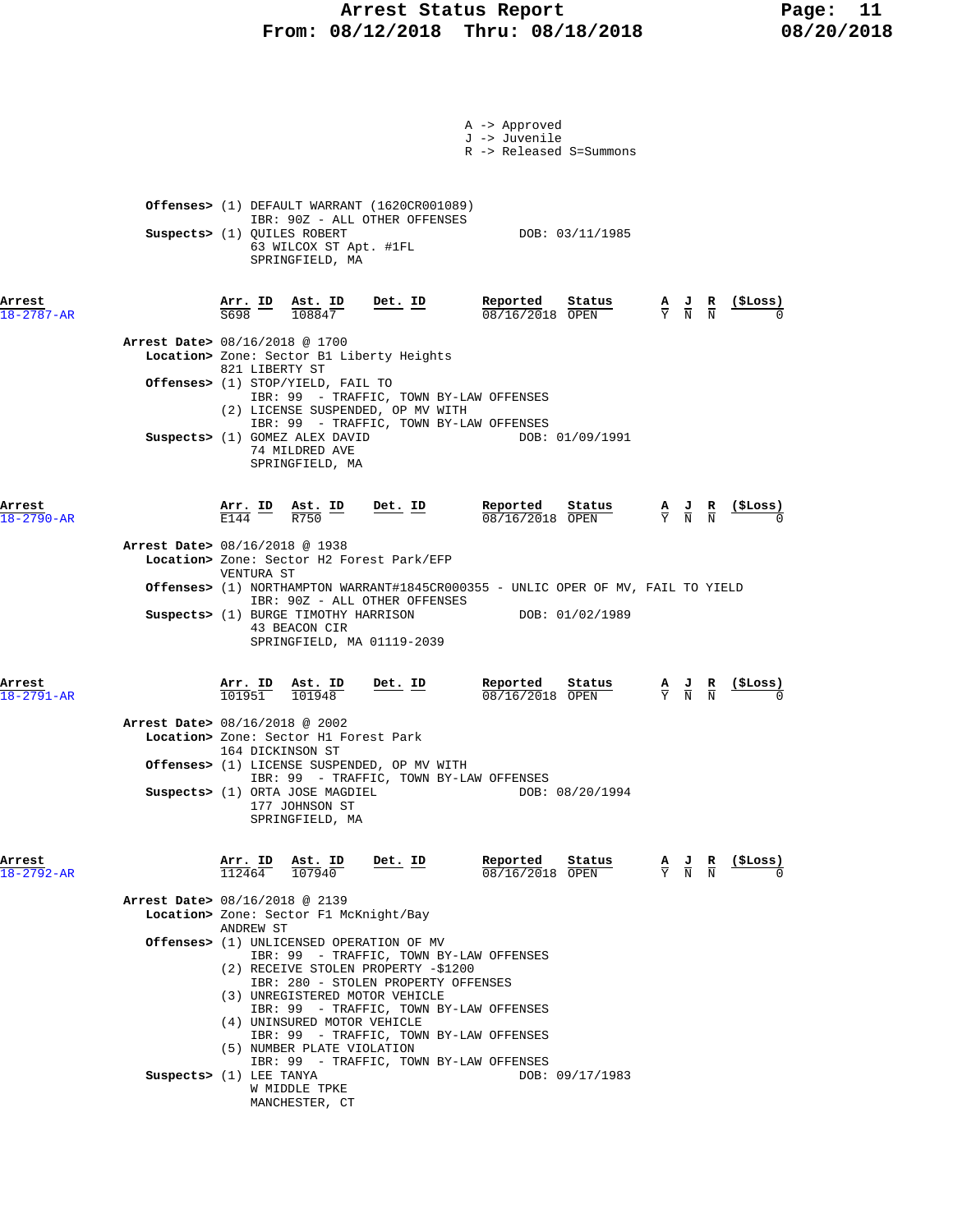## Arrest Status Report Fage: 12  **From: 08/12/2018 Thru: 08/18/2018 08/20/2018**

A -> Approved

|                            |                                 |                                  |                                                                                                                |                                                                                                                                                                                                                                               | J -> Juvenile<br>R -> Released S=Summons                                                                     |                                                                                                 |                                           |                |
|----------------------------|---------------------------------|----------------------------------|----------------------------------------------------------------------------------------------------------------|-----------------------------------------------------------------------------------------------------------------------------------------------------------------------------------------------------------------------------------------------|--------------------------------------------------------------------------------------------------------------|-------------------------------------------------------------------------------------------------|-------------------------------------------|----------------|
| Arrest<br>$18 - 2793 - AR$ |                                 | 108855                           | $\frac{\text{Arr. ID}}{\frac{1000}{1000}}$ $\frac{\text{Ast. ID}}{\text{B}}$ $\frac{\text{Det. ID}}{\text{B}}$ |                                                                                                                                                                                                                                               | Reported<br>Status<br>08/16/2018 OPEN                                                                        |                                                                                                 | $\frac{A}{Y}$ $\frac{J}{N}$ $\frac{R}{Y}$ | (SLoss)        |
|                            | Arrest Date> 08/16/2018 @ 2210  | 49 MILL ST                       |                                                                                                                | Location> Zone: Sector El Metro/South End                                                                                                                                                                                                     |                                                                                                              |                                                                                                 |                                           |                |
|                            |                                 |                                  |                                                                                                                | Offenses> (1) DEFAULT WARRANT (DOCKET#1823CR005539)                                                                                                                                                                                           |                                                                                                              |                                                                                                 |                                           |                |
|                            |                                 |                                  | Suspects> (1) OCONNELL MICHAEL JAMES<br>1118 MAIN ST<br>AGAWAM, MA 01001                                       | IBR: 90Z - ALL OTHER OFFENSES                                                                                                                                                                                                                 | DOB: 04/02/1988                                                                                              |                                                                                                 |                                           |                |
| Arrest<br>$18 - 2794 - AR$ |                                 | Z648                             |                                                                                                                | Arr. ID Ast. ID Det. ID                                                                                                                                                                                                                       | Reported<br>$\frac{\text{Status}}{\text{OPEN}}$ $\frac{A}{Y}$ $\frac{J}{N}$ $\frac{R}{N}$<br>08/16/2018 OPEN |                                                                                                 |                                           | (ŞLoss)        |
|                            | Arrest Date> 08/16/2018 @ 2140  |                                  |                                                                                                                | Location> Zone: Sector B1 Liberty Heights                                                                                                                                                                                                     |                                                                                                              |                                                                                                 |                                           |                |
|                            |                                 | 668 LIBERTY ST                   | Offenses> (1) A&B ON POLICE OFFICER<br>IBR: 13B - SIMPLE ASSAULT                                               |                                                                                                                                                                                                                                               |                                                                                                              |                                                                                                 |                                           |                |
|                            | Suspects> (1) DWIGHT JACOB      |                                  | 24 DANDE ST<br>BRIDGEPORT, CT                                                                                  |                                                                                                                                                                                                                                               | DOB: 08/02/1995                                                                                              |                                                                                                 |                                           |                |
| Arrest<br>$18 - 2795 - AR$ |                                 | $\frac{\texttt{Arr.}}{108538}$   | $\frac{\texttt{Ast.}}{109903}$                                                                                 | <u>Det.</u> ID                                                                                                                                                                                                                                | Reported<br>Status<br>08/17/2018 OPEN                                                                        | $\frac{A}{Y}$ $\frac{J}{N}$                                                                     | $\frac{R}{Y}$                             | <u>(SLoss)</u> |
|                            | Arrest Date> 08/17/2018 @ 0152  | CALHOUN PARK<br>119 CALHOUN ST   |                                                                                                                | Location> Zone: Sector A N. End/Memorial                                                                                                                                                                                                      |                                                                                                              |                                                                                                 |                                           |                |
|                            |                                 | (5) TRESPASS                     | (4) LARCENY UNDER \$1200                                                                                       | Offenses> (1) DEFAULT WARRANT (DOCKET#1823CR001839 B&E)<br>IBR: 90Z - ALL OTHER OFFENSES<br>IBR: 90Z - ALL OTHER OFFENSES<br>(3) B&E VEHICLE/BOAT NIGHTTIME FOR FELONY<br>IBR: 23F - THEFT FROM MOTOR VEHICLE<br>IBR: 23H - ALL OTHER LARCENY | (2) DEFAULT WARRANT (DOCKET #1823CR003058 LICENSE SUSPENDED)                                                 |                                                                                                 |                                           |                |
|                            |                                 |                                  | Suspects> (1) DIAZ-GUZMAN ALMANDO<br>78 PROSPECT ST<br>SPRINGFIELD, MA                                         | IBR: 90J - TRESPASS OF REAL PROPERTY                                                                                                                                                                                                          | DOB: 07/20/1982                                                                                              |                                                                                                 |                                           |                |
| Arrest<br>$18 - 2796 - AR$ |                                 | . ID<br>110851                   | Ast. ID<br>L392                                                                                                | Det. ID                                                                                                                                                                                                                                       | Reported<br>Status<br>08/17/2018 OPEN                                                                        | $\frac{\mathbf{A}}{\mathbf{Y}}$ $\frac{\mathbf{J}}{\mathbf{N}}$                                 | $rac{\mathbf{R}}{\mathrm{Y}}$             | (ŞLoss)        |
|                            | Arrest Date> 08/17/2018 @ 0208  | POT BELLYS PUB<br>153 MAIN IO ST |                                                                                                                | Location> Zone: Sector D2 Indian Orchard                                                                                                                                                                                                      |                                                                                                              |                                                                                                 |                                           |                |
|                            | Offenses> $(1)$ .A&B $(Simple)$ |                                  | IBR: 13B - SIMPLE ASSAULT                                                                                      |                                                                                                                                                                                                                                               |                                                                                                              |                                                                                                 |                                           |                |
|                            |                                 |                                  | Suspects> (1) MORALES KAISHA MARIE<br>16 MARGARET ST Apt. #1<br>SPRINGFIELD, MA                                |                                                                                                                                                                                                                                               | DOB: 11/18/1996                                                                                              |                                                                                                 |                                           |                |
| Arrest<br>$18 - 2797 - AR$ |                                 | Arr. ID<br>108538                | Ast. ID<br>109903                                                                                              | Det. ID                                                                                                                                                                                                                                       | Reported<br>Status<br>08/17/2018 OPEN                                                                        | $\frac{\mathbf{A}}{\mathbf{Y}}$ $\frac{\mathbf{J}}{\mathbf{N}}$ $\frac{\mathbf{R}}{\mathbf{Y}}$ |                                           | (ŞLoss)<br>240 |
|                            | Arrest Date> 08/17/2018 @ 0152  | CALHOUN PARK<br>119 CALHOUN ST   |                                                                                                                | Location> Zone: Sector A N. End/Memorial                                                                                                                                                                                                      |                                                                                                              |                                                                                                 |                                           |                |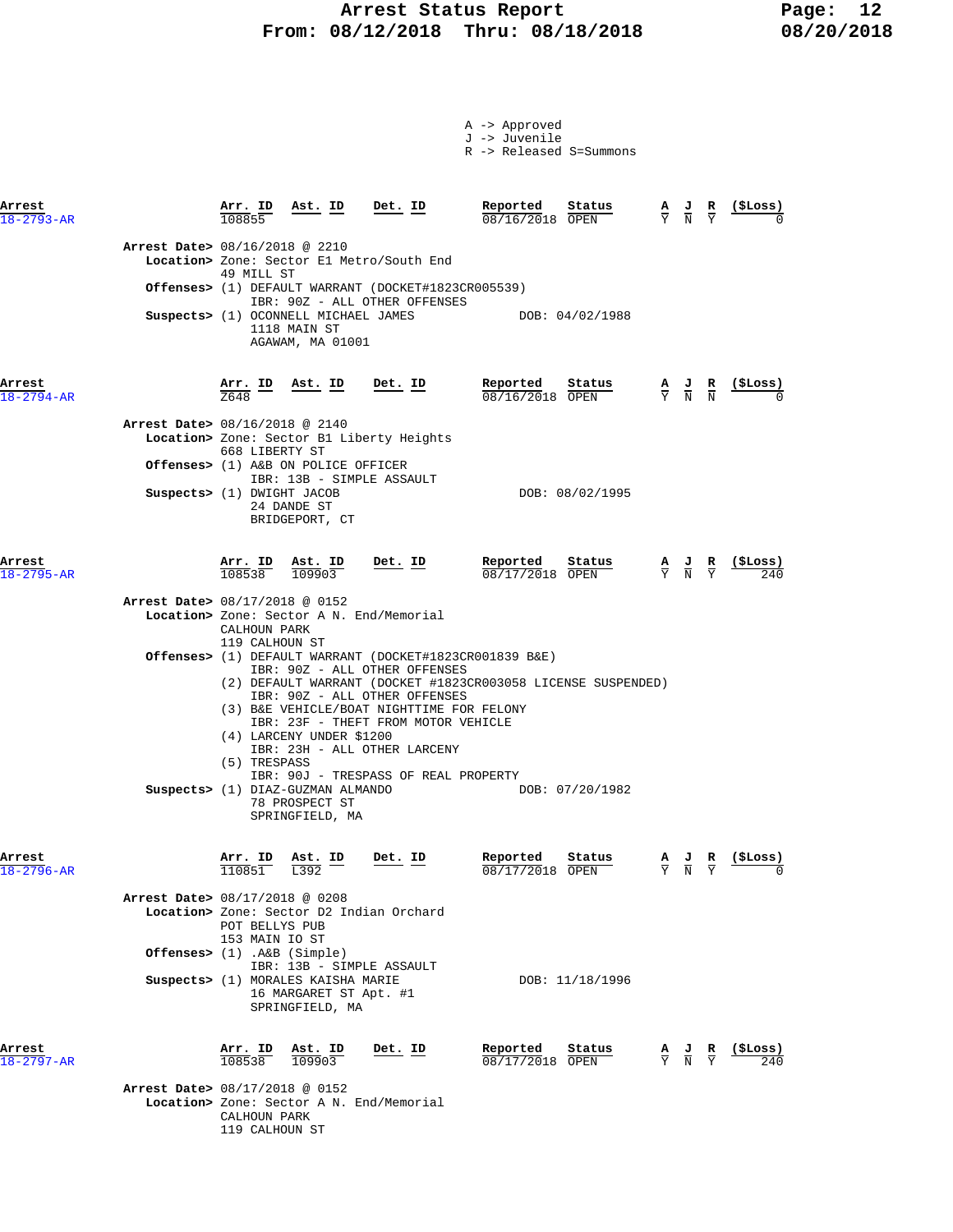|                            | A -> Approved<br>J -> Juvenile<br>R -> Released S=Summons<br><b>Offenses&gt;</b> (1) TRESPASS<br>IBR: 90J - TRESPASS OF REAL PROPERTY<br>(2) B&E VEHICLE/BOAT NIGHTTIME FOR FELONY<br>IBR: 23F - THEFT FROM MOTOR VEHICLE<br>(3) LARCENY UNDER \$1200<br>IBR: 23H - ALL OTHER LARCENY                                                                                                                                                                                                                                                                                                                                                                                                                                                                                                                                                  |                                                               |
|----------------------------|----------------------------------------------------------------------------------------------------------------------------------------------------------------------------------------------------------------------------------------------------------------------------------------------------------------------------------------------------------------------------------------------------------------------------------------------------------------------------------------------------------------------------------------------------------------------------------------------------------------------------------------------------------------------------------------------------------------------------------------------------------------------------------------------------------------------------------------|---------------------------------------------------------------|
|                            | Suspects> (1) BRISTOL VICTOR<br>DOB: 12/06/1976<br>HOMELESS<br>SPRINGFIELD, MA                                                                                                                                                                                                                                                                                                                                                                                                                                                                                                                                                                                                                                                                                                                                                         |                                                               |
| Arrest<br>$18 - 2798 - AR$ | Reported<br>Det. $ID$<br>Status<br>$\frac{\text{Arr.}}{101940}$ $\frac{\text{Ast.}}{\text{K180}}$<br>08/17/2018 OPEN<br>Arrest Date> 08/17/2018 @ 1700                                                                                                                                                                                                                                                                                                                                                                                                                                                                                                                                                                                                                                                                                 | $\frac{A}{Y}$ $\frac{J}{N}$ $\frac{R}{Y}$ $\frac{(SLoss)}{0}$ |
|                            | Location> Zone: Sector H2 Forest Park/EFP<br>351 ALLEN ST<br><b>Offenses&gt;</b> (1) STRAIGHT WARRANT (DOCKET 1828CR000649)<br>IBR: 90Z - ALL OTHER OFFENSES<br>Suspects> (1) CONDON WILLIAM JAMES<br>DOB: 07/03/1985<br>170 HAMPDEN ST<br>SPRINGFIELD, MA 01105                                                                                                                                                                                                                                                                                                                                                                                                                                                                                                                                                                       |                                                               |
| Arrest<br>$18 - 2800 - AR$ | $\frac{\texttt{Arr. ID}}{107783}$ $\frac{\texttt{Ast. ID}}{112475}$ Det. ID<br><u>Reported</u><br>Status<br>$08/17/2018$ OPEN<br>Arrest Date> 08/17/2018 @ 1803<br>Location> Zone: Sector A N. End/Memorial<br>MAIN ST<br><b>Offenses&gt;</b> (1) EQUIPMENT VIOLATION, MISCELLANEOUS MV<br>IBR: 99 - TRAFFIC, TOWN BY-LAW OFFENSES<br>(2) UNINSURED MOTOR VEHICLE<br>IBR: 99 - TRAFFIC, TOWN BY-LAW OFFENSES<br>(3) motor vehicle registration misrepresentations<br>IBR: 99 - TRAFFIC, TOWN BY-LAW OFFENSES<br>(4) UNLICENSED OPERATION OF MV<br>IBR: 99 - TRAFFIC, TOWN BY-LAW OFFENSES<br>(5) RMV DOCUMENT, FORGE/MISUSE<br>IBR: 250 - COUNTERFEITING / FORGERY<br>(6) GIVING FALSE NAME, OPER. OF M/V<br>IBR: 90Z - ALL OTHER OFFENSES<br>Suspects> (1) FUNEZ WILMER<br>DOB: 05/13/1989<br>39 BARTLETT ST<br>SPRINGFIELD, MA 01107 | $\frac{A}{Y}$ $\frac{J}{N}$ $\frac{R}{N}$ (\$Loss)            |
| Arrest<br>$18 - 2805 - AR$ | Reported<br>$\frac{\text{Arr.}}{\text{Tr } \text{C} \text{A}}$<br>Ast. ID<br><u>Det. ID</u><br>Status<br>112466<br>104281<br>08/18/2018 OPEN<br>Arrest Date> 08/18/2018 @ 0230<br>Location> Zone: Sector H3 Forest Park/EFP<br>546 WHITE ST<br>Offenses> (1) A&B WITH DANGEROUS WEAPON<br>IBR: 13A - AGGRAVATED ASSAULT<br>(2) ASSAULT W/DANGEROUS WEAPON<br>IBR: 13A - AGGRAVATED ASSAULT<br>Suspects> (1) DAVIS FREDERICK G<br>DOB: 03/25/1980<br>34 OXFORD ST Apt. #2<br>CHICOPEE, MA 01020                                                                                                                                                                                                                                                                                                                                         | $\frac{A}{Y}$ $\frac{J}{N}$ $\frac{R}{Y}$ $\frac{($Loss)}{0}$ |
| Arrest<br>$18 - 2806 - AR$ | Arr. ID<br>Ast. ID<br>Reported<br>Status<br>Det. ID<br>112466<br>104281<br>08/18/2018 OPEN<br>Arrest Date> 08/18/2018 @ 0300<br>Location> Zone: Sector H3 Forest Park/EFP<br>546 WHITE ST<br>Offenses> (1) DEFAULT WARRANT                                                                                                                                                                                                                                                                                                                                                                                                                                                                                                                                                                                                             | $\frac{A}{Y}$ $\frac{J}{N}$ $\frac{R}{Y}$ $\frac{($Loss)}{0}$ |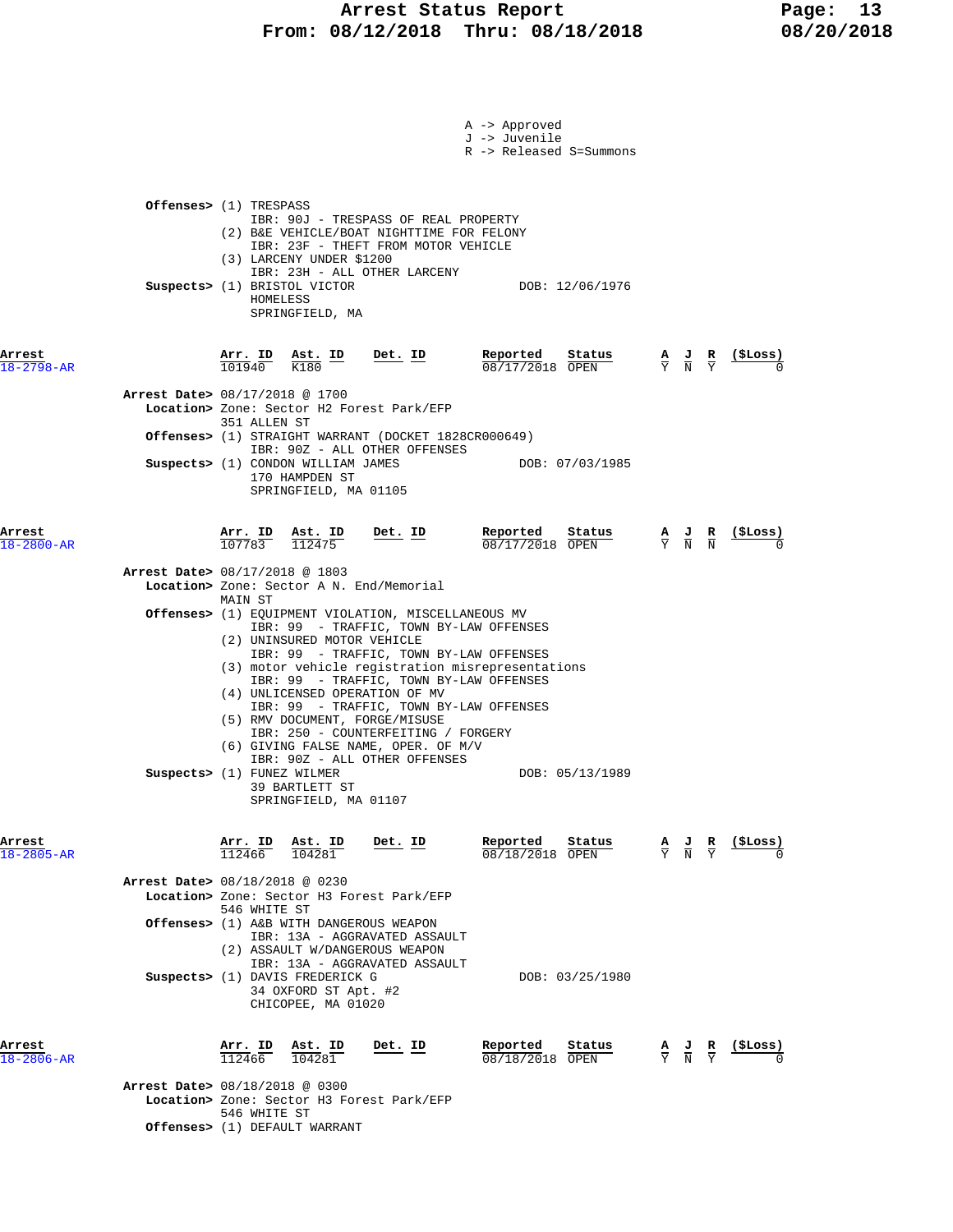## Arrest Status Report Fage: 14  **From: 08/12/2018 Thru: 08/18/2018 08/20/2018**

|                            |                                                                                                                                                                                                                       | A -> Approved<br>J -> Juvenile<br>R -> Released S=Summons |                                                                         |
|----------------------------|-----------------------------------------------------------------------------------------------------------------------------------------------------------------------------------------------------------------------|-----------------------------------------------------------|-------------------------------------------------------------------------|
|                            | IBR: 90Z - ALL OTHER OFFENSES<br>(2) DEFAULT WARRANT<br>IBR: 90Z - ALL OTHER OFFENSES<br>(3) DEFAULT WARRANT<br>IBR: 90Z - ALL OTHER OFFENSES<br>Suspects> (1) GOMEZ ROBERTO<br>546 WHITE ST<br>SPRINGFIELD, MA 01105 | DOB: 09/02/1993                                           |                                                                         |
| Arrest<br>18-2807-AR       | Arr. ID<br>Det. ID<br>Ast. ID<br>112481<br>T941                                                                                                                                                                       | Reported<br>Status<br>08/18/2018 OPEN                     | (ŞLoss)<br>$\frac{A}{Y}$ $\frac{J}{N}$<br>$rac{\mathbf{R}}{\mathrm{Y}}$ |
|                            | Arrest Date> 08/18/2018 @ 0901<br>Location> Zone: Sector E2 Metro/6Corners                                                                                                                                            |                                                           |                                                                         |
|                            | STATE ST<br>Offenses> (1) DEFAULT WARRANT (1823CR001898)<br>IBR: 90Z - ALL OTHER OFFENSES<br>Suspects> (1) DENSON YEMARIS<br>HOMELESS<br>UNKNOWN, UK                                                                  | DOB: 02/21/1997                                           |                                                                         |
| Arrest<br>18-2808-AR       | Arr. ID Ast. ID<br>Det. ID<br>103493<br>S694                                                                                                                                                                          | Reported<br>Status<br>$08/18/2018$ OPEN                   | (ŞLoss)<br>$\frac{A}{Y}$ $\frac{J}{N}$ $\frac{R}{Y}$                    |
|                            | <b>Arrest Date&gt;</b> 08/18/2018 @ 0920<br>Location> Zone: Sector B1 Liberty Heights<br>BAYSTATE MEDICAL CENTER                                                                                                      |                                                           |                                                                         |
|                            | 759 CHESTNUT ST<br><b>Offenses&gt;</b> (1) DEFAULT WARRANT-1817CR000620, TRESPASS<br>IBR: 90Z - ALL OTHER OFFENSES<br>(2) DEFAULT WARRANT1823CR002366, ASSAULT W/DW, TRESPASS                                         |                                                           |                                                                         |
|                            | IBR: 90Z - ALL OTHER OFFENSES<br>Suspects> (1) MUNIZ ANGEL L III<br>HOMELESS<br>HOMELESS, MA                                                                                                                          | DOB: 07/09/1981                                           |                                                                         |
| Arrest<br>$18 - 2809 - AR$ | <u>Arr. ID</u><br><u>Ast. ID</u><br>Det. ID                                                                                                                                                                           | Reported<br>Status<br>08/18/2018 OPEN                     | $\frac{\mathbf{A}}{\mathbf{Y}}$<br>$\frac{J}{N}$                        |
|                            | Arrest Date> 08/18/2018 @ 1337<br>Location> Zone: Sector G2 P.P./Boston Rd.<br>HOWARD JOHNSON<br>1356 BOSTON RD                                                                                                       |                                                           |                                                                         |
|                            | Offenses> (1) MOTOR VEH, RECEIVE STOLEN<br>IBR: 280 - STOLEN PROPERTY OFFENSES<br>Suspects> (1) HATWOOD ANTHONY<br>60 NEWHALL ST<br>SPRINGFIELD, MA                                                                   | DOB: 03/12/1964                                           |                                                                         |
| Arrest<br>18-2810-AR       | Det. ID<br>$\frac{\texttt{Arr.}}{112468}$<br>$\frac{\texttt{Ast.}}{100136}$                                                                                                                                           | Reported<br>Stat <u>us</u><br>08/18/2018 OPEN             | $\frac{A}{Y}$ $\frac{J}{N}$ $\frac{R}{Y}$ $\frac{($Loss)}{0}$           |
|                            | Arrest Date> 08/18/2018 @ 1745<br>Location> Zone: Sector F1 McKnight/Bay<br>WORTHINGTON ST                                                                                                                            |                                                           |                                                                         |
|                            | Offenses> (1) LICENSE SUSPENDED, OP MV WITH<br>IBR: 99 - TRAFFIC, TOWN BY-LAW OFFENSES<br>(2) SPEEDING                                                                                                                |                                                           |                                                                         |
|                            | IBR: 99 - TRAFFIC, TOWN BY-LAW OFFENSES<br>(3) MARKED LANES VIOLATION<br>IBR: 99 - TRAFFIC, TOWN BY-LAW OFFENSES<br>Suspects> (1) ROSADO JOSHUA JOE<br>24 WILCOX ST<br>SPRINGFIELD, MA 01108                          | DOB: 09/12/1997                                           |                                                                         |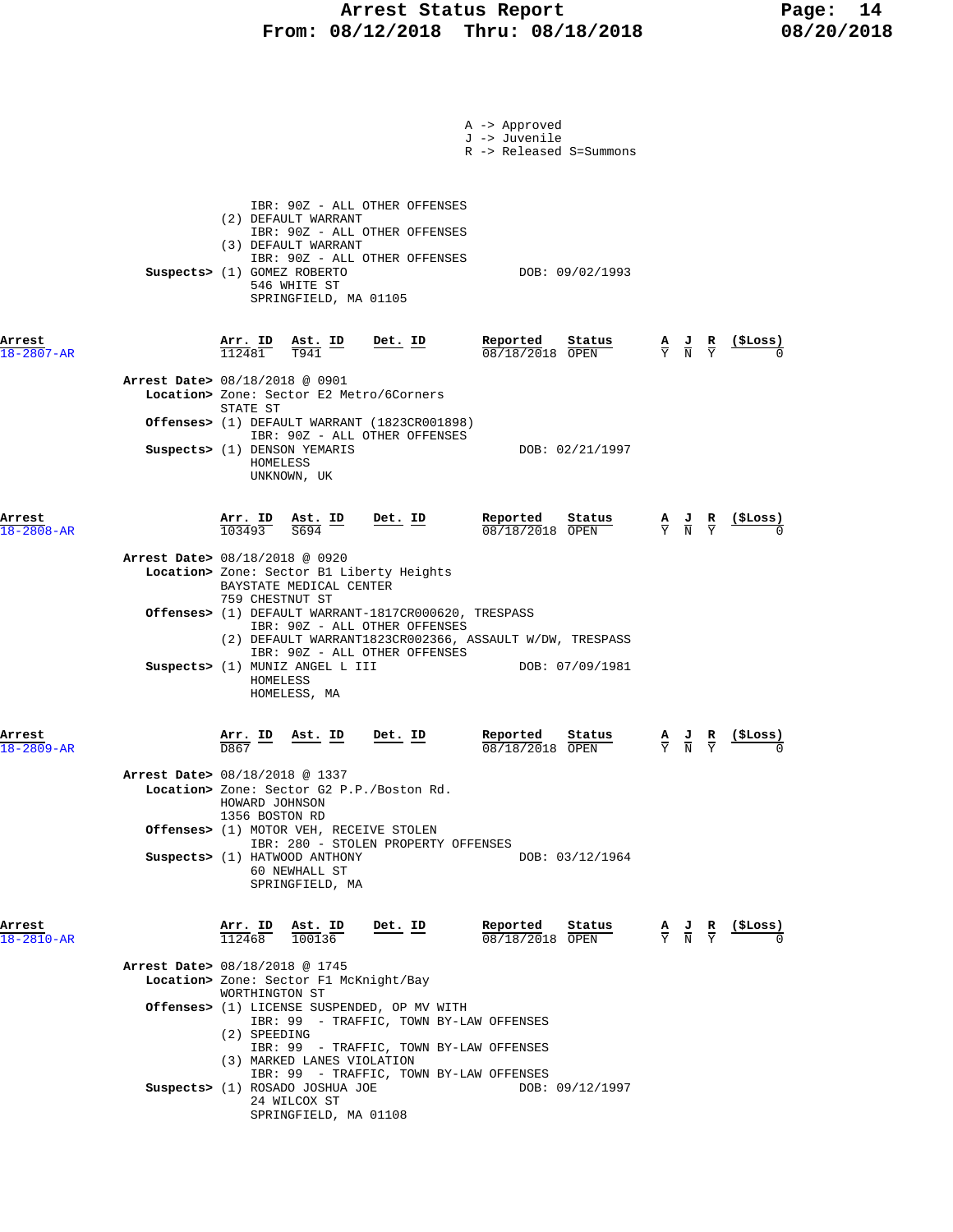# **Arrest Status Report** Page: 15<br>18/12/2018 Thru: 08/18/2018 08/20/2018  **From: 08/12/2018 Thru: 08/18/2018 08/20/2018**

A -> Approved J -> Juvenile

R -> Released S=Summons

| Arrest<br>$18 - 2811 - AR$     | R620              | Arr. ID Ast. ID<br>T736                                                                                                  | Det. ID                                                                                                                                                                                                                                                                                                                                                                                                                                                                                                                   | Reported<br>08/18/2018 OPEN | Status          | $\frac{A}{Y}$ $\frac{J}{N}$                                                                     | $\overline{R}$<br>$\overline{\mathbf{N}}$                                                       | ( \$Loss )        |
|--------------------------------|-------------------|--------------------------------------------------------------------------------------------------------------------------|---------------------------------------------------------------------------------------------------------------------------------------------------------------------------------------------------------------------------------------------------------------------------------------------------------------------------------------------------------------------------------------------------------------------------------------------------------------------------------------------------------------------------|-----------------------------|-----------------|-------------------------------------------------------------------------------------------------|-------------------------------------------------------------------------------------------------|-------------------|
| Arrest Date> 08/18/2018 @ 1825 | 12 CASS ST        |                                                                                                                          | Location> Zone: Sector B1 Liberty Heights                                                                                                                                                                                                                                                                                                                                                                                                                                                                                 |                             |                 |                                                                                                 |                                                                                                 |                   |
|                                |                   | Offenses> (1) THREAT TO COMMIT CRIME<br>IBR: 13C - INTIMIDATION<br>(3) DANGEROUS WEAPON, CARRY<br>(4) DISORDERLY CONDUCT | (2) Police Officer, Interfere with<br>IBR: 90Z - ALL OTHER OFFENSES<br>IBR: 520 - WEAPON LAW VIOLATIONS<br>IBR: 90C - DISORDERLY CONDUCT                                                                                                                                                                                                                                                                                                                                                                                  |                             |                 |                                                                                                 |                                                                                                 |                   |
|                                |                   | Suspects> (1) CHANON ALFREDO<br>61 GENESEE ST Apt. #2ND<br>SPRINGFIELD, MA 01104                                         |                                                                                                                                                                                                                                                                                                                                                                                                                                                                                                                           |                             | DOB: 07/23/1974 |                                                                                                 |                                                                                                 |                   |
| Arrest<br>$18 - 2812 - AR$     |                   | $\frac{\texttt{Arr.}}{108847}$ $\frac{\texttt{lab}}{107860}$                                                             | Det. ID                                                                                                                                                                                                                                                                                                                                                                                                                                                                                                                   | Reported<br>08/18/2018 OPEN | Status          | $\frac{\mathbf{A}}{\mathbf{Y}}$ $\frac{\mathbf{J}}{\mathbf{N}}$ $\frac{\mathbf{R}}{\mathbf{N}}$ |                                                                                                 |                   |
| Arrest Date> 08/18/2018 @ 1931 |                   | Location> Zone: Sector F1 McKnight/Bay                                                                                   |                                                                                                                                                                                                                                                                                                                                                                                                                                                                                                                           |                             |                 |                                                                                                 |                                                                                                 |                   |
|                                |                   | 600 ST JAMES AVE                                                                                                         | Offenses> (1) LICENSE SUSPENDED, OP MV WITH<br>IBR: 99 - TRAFFIC, TOWN BY-LAW OFFENSES                                                                                                                                                                                                                                                                                                                                                                                                                                    |                             |                 |                                                                                                 |                                                                                                 |                   |
|                                |                   | (8) UNINSURED MOTOR VEHICLE<br>Suspects> (1) SANCHEZ JUAN C<br>366 GROVE ST Apt. #3FL<br>CHICOPEE, MA                    | (2) SNOW/REC VEH UNSAFE OPERATION<br>IBR: 90D - DRIVING UNDER THE INFLUENCE<br>(3) SNOW/REC VEH UNREGISTERED<br>IBR: 99 - TRAFFIC, TOWN BY-LAW OFFENSES<br>(4) SNOW/REC VEH NOISE VIOLATION<br>IBR: 99 - TRAFFIC, TOWN BY-LAW OFFENSES<br>(5) SNOW/REC VEH PUBLIC WAY, ON<br>IBR: 99 - TRAFFIC, TOWN BY-LAW OFFENSES<br>(6) SNOW/REC VEH HELMET VIOLATION<br>IBR: 99 - TRAFFIC, TOWN BY-LAW OFFENSES<br>(7) MOTOR VEH VIN, REMOVE/ALTER<br>IBR: 250 - COUNTERFEITING / FORGERY<br>IBR: 99 - TRAFFIC, TOWN BY-LAW OFFENSES |                             | DOB: 01/31/1996 |                                                                                                 |                                                                                                 |                   |
| Arrest<br>$18 - 2814 - AR$     |                   | $\frac{\texttt{Arr. ID}}{109860}$ $\frac{\texttt{Ast. ID}}{109819}$                                                      | $Det$ . ID                                                                                                                                                                                                                                                                                                                                                                                                                                                                                                                | Reported<br>08/18/2018 OPEN | Status          | $\frac{\mathbf{A}}{\mathbf{Y}}$ $\frac{\mathbf{J}}{\mathbf{N}}$ $\frac{\mathbf{R}}{\mathbf{Y}}$ |                                                                                                 | <u>(SLoss)</u>    |
| Arrest Date> 08/18/2018 @ 2218 |                   |                                                                                                                          | Location> Zone: Sector El Metro/South End                                                                                                                                                                                                                                                                                                                                                                                                                                                                                 |                             |                 |                                                                                                 |                                                                                                 |                   |
|                                |                   | 128 MILL ST Apt. #5                                                                                                      |                                                                                                                                                                                                                                                                                                                                                                                                                                                                                                                           |                             |                 |                                                                                                 |                                                                                                 |                   |
|                                |                   | Suspects> (1) KING KATHRYNE ROSE<br>128 MILL ST Apt. #5<br>SPRINGFIELD, MA                                               | Offenses> (1) STRAIGHT WARRANT DOCKET: 1823CR003531<br>IBR: 90Z - ALL OTHER OFFENSES                                                                                                                                                                                                                                                                                                                                                                                                                                      |                             | DOB: 04/28/1993 |                                                                                                 |                                                                                                 |                   |
| Arrest<br>18-2815-AR           | Arr. ID<br>112468 | Ast. ID<br>100136                                                                                                        | Det. ID                                                                                                                                                                                                                                                                                                                                                                                                                                                                                                                   | Reported<br>08/18/2018 OPEN | Status          |                                                                                                 | $\frac{\mathbf{A}}{\mathbf{Y}}$ $\frac{\mathbf{J}}{\mathbf{N}}$ $\frac{\mathbf{R}}{\mathbf{Y}}$ | $(_{\rm{SLOSS}})$ |
| Arrest Date> 08/18/2018 @ 2305 |                   |                                                                                                                          |                                                                                                                                                                                                                                                                                                                                                                                                                                                                                                                           |                             |                 |                                                                                                 |                                                                                                 |                   |
|                                | FEDERAL CT        |                                                                                                                          | Location> Zone: Sector E2 Metro/6Corners                                                                                                                                                                                                                                                                                                                                                                                                                                                                                  |                             |                 |                                                                                                 |                                                                                                 |                   |
|                                |                   |                                                                                                                          | <b>Offenses&gt;</b> (1) VIOL. OF CITY ORD.- Loitering<br>IBR: 90Z - ALL OTHER OFFENSES<br>(2) VIOL. OF CITY ORD. - Open Container<br>IBR: 90Z - ALL OTHER OFFENSES                                                                                                                                                                                                                                                                                                                                                        |                             |                 |                                                                                                 |                                                                                                 |                   |